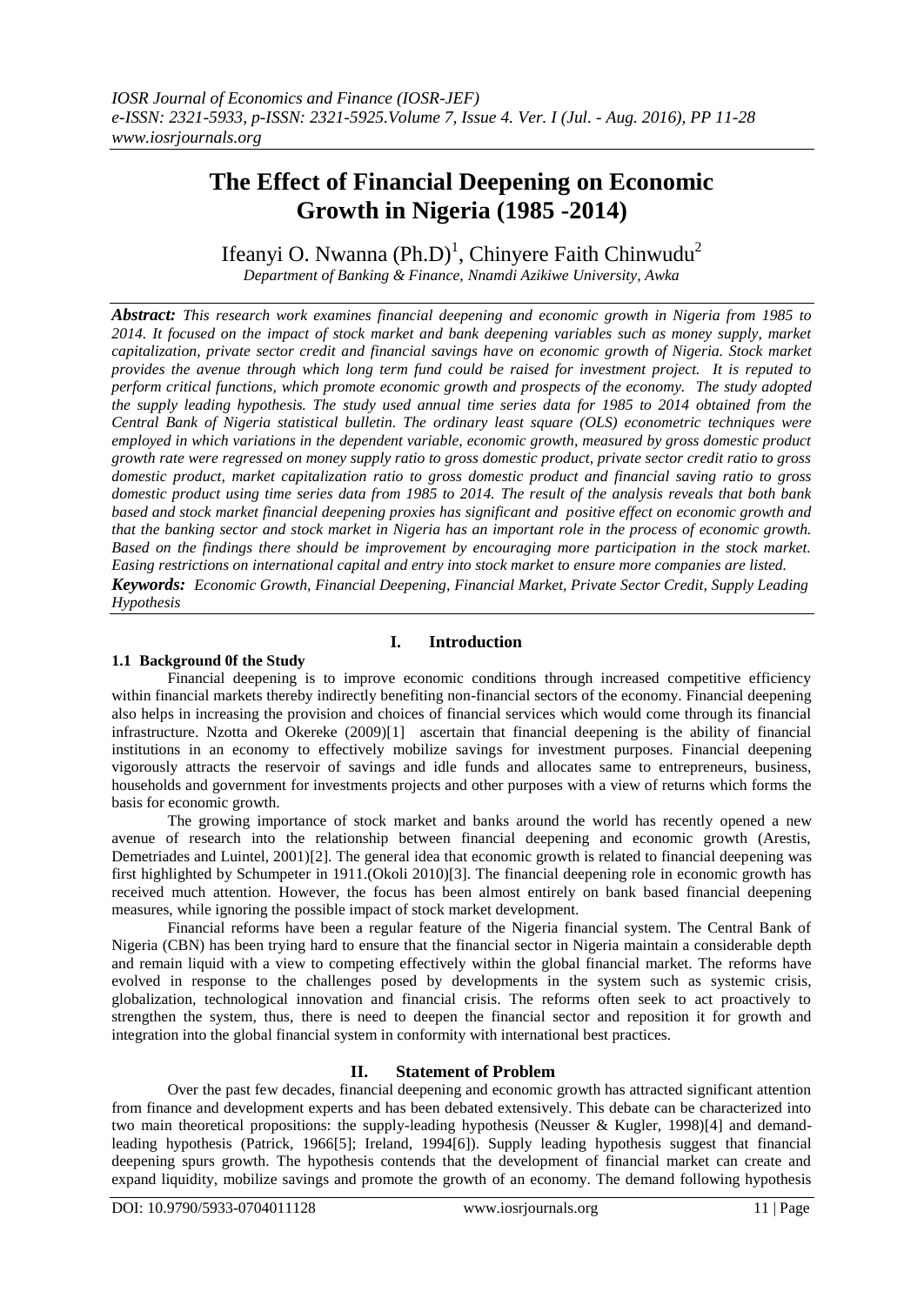suggest that any early efforts to deepen the financial system might lead to a waste of resources. It is argued that financial deepening is merely an outcome of growth in the real sector of the economy which could be allocated to more useful purposes in the early stages of growth. (Ireland, 1994[6]; Odiambho, 2004[7]; Wadud, 2005[8]).

Financial deepening plays an important role in determining the growth of an economy. It broadens its resource base, raises the capital needed to stimulate investment through savings and credit, and boost the overall productivity. The design and implementation of effective interventions and programs in the Nigeria banking sector and stock market has led to a continued growth in financial assets, with a direct contribution from financial intermediaries. However, economic growth in Nigeria, whether as a result of financial deepening or other growth factors has been fluctuating over the last decade with rate as low as 0.5 in 1999. Therefore, it is of importance to assess the banking sector and stock market deepening effects on economic growth in Nigeria.

The Nigeria economy is one of the largest in Africa, but empirical research have given little emphasis on the nature of financial deepening and economic growth bearing in mind the recent downturn in the financial market and how it affects the real sector of the economy and this have generated a lot of controversies and further research needs to be carried out on the nature of the relationship between the financial sector and economic growth.

# **III. Objectives of the Study**

The main objective of this study is to examine the effect of financial deepening on economic growth using time series data set in Nigeria from 1985 to 2014.

Specifically the study seeks to:

- 1. Examine the effect of money supply on economic growth in Nigeria.
- 2. Determine the effect of private sector credit on economic growth in Nigeria.
- 3. Assess the effect of market capitalization on economic growth in Nigeria.
- 4. To examine the effect of financial savings on economic growth in Nigeria.

### **3.1 Research Questions**

- To examine the topic of this study, the following research questions are posed:
- 1. To what extent is the effect of money supply on economic growth in Nigeria?
- 2. How does private sector credit influence economic growth in Nigeria?
- 3. To what extent has market capitalization impact on economic growth in Nigeria?
- 4. To what level has the financial savings stimulated economic growth in Nigeria?

# **3.2 Research Hypotheses**

This study is designed to examine the effect of financial deepening on economic growth in Nigeria. The hypotheses therefore postulated as follows:

- 1.  $H_0$  Money supply has no significant effect on economic growth in Nigeria.
- 2.  $H_0$  Private sector credit has no significant effect on economic growth in Nigeria.
- 3.  $H_0$  Market capitalization has no significant effect on economic growth in Nigeria.
- 4.  $H_0$  Financial savings has no significant effect on economic growth in Nigeria.

#### **3.3 Scope of the Study**

This research work examined financial deepening and economic growth from 1985 to 2014. The period covered by this study (1985 to 2014) is the grey, boom and doom periods of capital market development in Nigeria. Within this period great stripes were made in the infrastructures, institutions and regulations that pertain to the Nigerian Capital market. This study is not a comparison of the Nigeria financial sector economic deepening with those of other countries. This is based on the fact that focusing on a single country; it will be possible to keep substantial variability within the sample.

# **3.4 Limitations of the Study**

This study was restricted to a period of thirty years from 1985 to 2014. The choice of data range is due to the availability of data and also covers the purpose for which the research work is intended. The financial deepening indicators which the researcher used were constructed proxies which might not perfectly replicate the functions of financial deepening. However, financial inclusiveness should be all embracing and in practice perfect measures do not exist. The study deals with secondary data obtained from Central bank of Nigeria Statistical bulletin, which may contain some measurement errors. This may likely affect the robustness of our findings.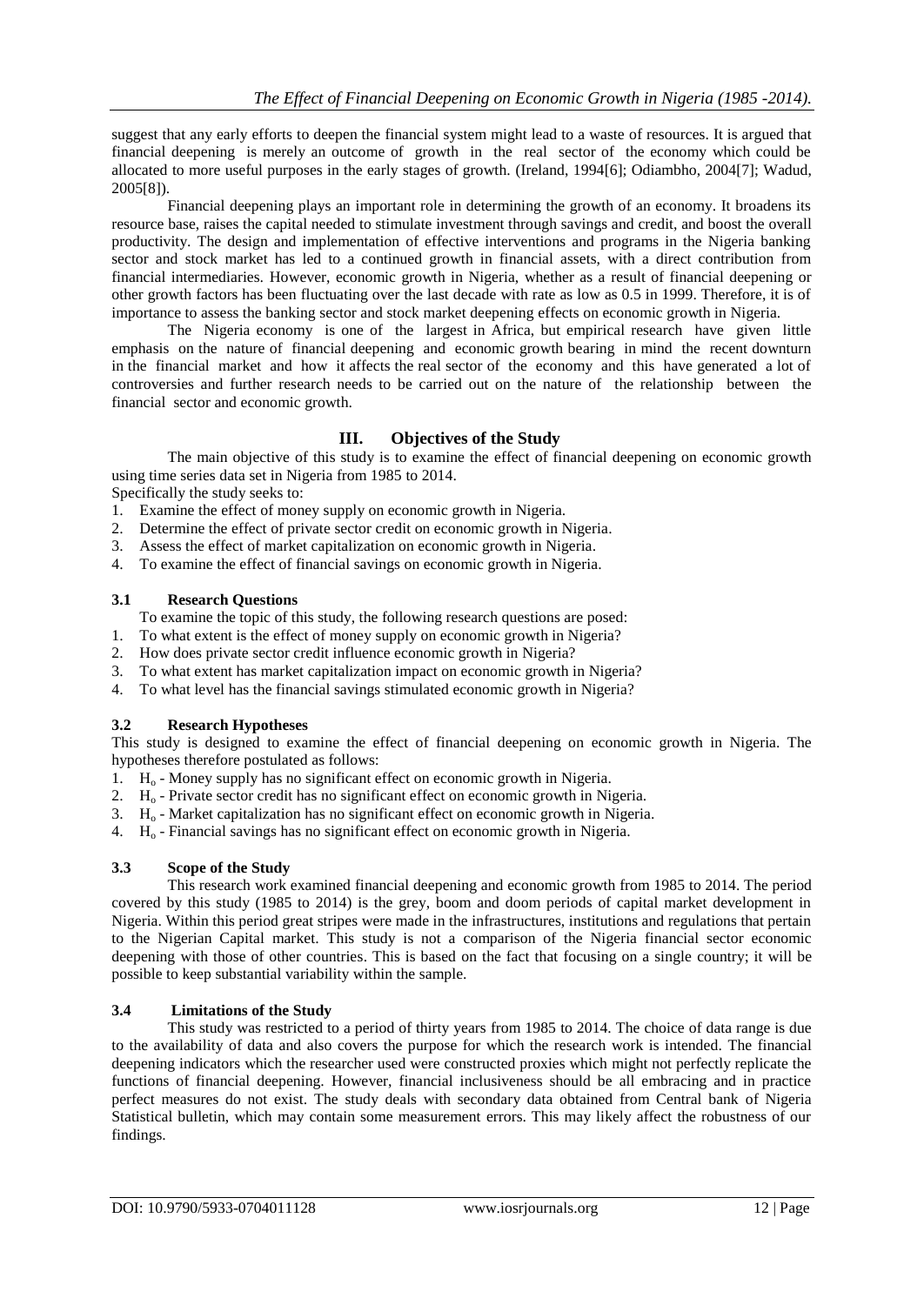# **3.5 Significance of the Study**

The research is significant to the following stakeholders:

**Policy Makers**: The effect of financial deepening on economic growth is important as this will inform and update Nigeria policy makers to give priority to all policies that affect financial deepening and find ways through which financial deepening can be made more effective and efficient. This study will help formulate policies capable of enhancing the development of the financial sector. According to Ndebbio (2000)[9], the financial sector is the conduit through which financial deepening is manifested.

**Investors:** The result of the study would be of benefit to investment analysts and investors in examining the effectiveness of financial deepening and thus evaluating the option available for accessing long-term, shortterm, non-debt financial capital which enables investors to avoid over reliance on debt financing.

**Researchers:** Individuals or groups who want to study the effect of financial deepening on economic growth will find this work very useful because it carefully analyzed the impact of financial deepening on economic growth and proffered solutions on how financial deepening can be made more efficient. As a matter of fact, it adds to already existing empirical literature in the context of Nigeria.

**Financial Institution:** This study will help the financial Institution operators to understand the dynamics in financial policies thereby equipping them to participate in a more sustainable manner in the financial system. The financial institutions are the channels through which financial deepening is implemented to foster economic growth.

# **IV. Review of Related Literature**

# **4.1 Conceptual Classification**

The finance led theory anchors this work, which postulates that financial deepening can enhance economic growth. The question arises as to what kind of financial deepening measures are most appropriate, bank based or stock market. Empirical literature on the impact of financial deepening on economic growth had mainly used bank based measures of financial deepening. (Agu and Chukwu, 2008[10] ; Nzotta and Okereke, 2009[1] ; Victor and Samuel, 2013[11]).

Haizinga (2000)[12], however, argued that the stock market is better as a means of financing growth, as it provides a greater opportunities for competition, thereby encouraging entrepreneurship. In principle, the stock market is expected to accelerate economic growth, by providing a boost to domestic savings and increasing the quantity and the quality of investment. The market is expected to encourage savings by providing individuals with an additional financial instrument that may better meet their risk preferences and liquidity needs. Better savings mobilization may increase the saving rate. The stock market also provides an avenue for growing companies to raise capital at lower cost. In addition, companies in countries with developed stock market are less dependent on bank financing, which can reduce the risk of a credit crunch. (Osho 2014)[13].

Economic growth is generally agreed to indicate development in an economy, because it transforms a country from a five percent saver to a fifteen percent saver. Thus it is argued that for stock market and bank financing to contribute or impact on the economic growth in Nigeria, it must operate efficiently(Bashiru, 2013[14]). Levine (2002)[15], argued that bank and stock markets provide financial services which are essential for the growth of a country and is of the opinion that the services provided by bank and stock market may be complementary.

**Demand - Following Hypothesis:** The demand-following view of the deepening of the financial markets is merely a lagged response to economic growth (growth generates demand for financial products). This implies that any early efforts to develop financial markets might lead to a waste of resources which could be allocated to more useful purposes in the early stages of growth. As the economy advances, this triggers an increased demand for more financial services and thus leads to greater financial deepening. The demand-following pattern should be expected to establish a causality that runs from growth to finance at a later stage of development. More advanced economies may accordingly be expected to exhibit this direction of causality (Agu & Chukwu, 2008)[10].

**Importance of Financial Deepening:** According to Jalilian and Kirkpatrick (2005)[16] there are some clear links of financial deepening with economic growth in developing countries. Empirical analysis confirms the common finding of a positive relationship between financial deepening and growth, noticeably for poorer developing countries. Finance as a well established supply leading character .i.e. the level of financial deepening and stock market liquidity each exerts an independent, positive influence on economy growth. Financial services and financial deepening (as measure by the size of the intermediary sector) stimulates economic growth by increasing the rate of capital accumulation and by improving the efficiency with which economies use that capital in the current period as well as in the future.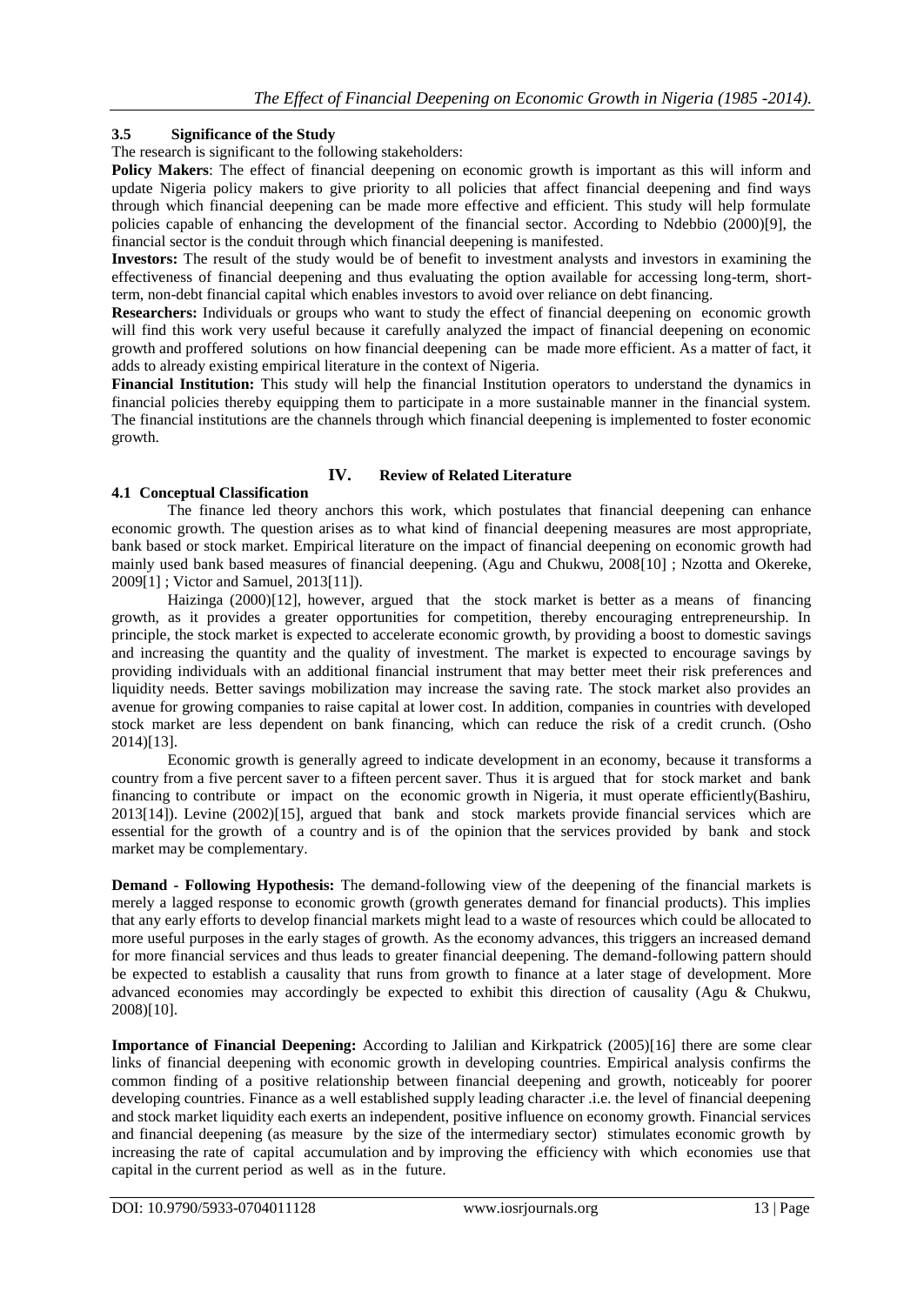Financial deepening can also lead to greater efficiency of financial intermediation (e.g. via intermediation of greater amounts of domestic savings and investment cycles) and thereby greater stability. The diversified funding base of financial institutions has played a role in cushioning the impact of a global credit (wholesale funding) crunch on domestic financial intermediation. (Sahoo, 2013)[17].

# **4.2 Theoretical Framework**

Literature on the relationship between financial deepening and economic growth have shown conflicting reports. Studies like Waqabaca (2004)[18], Azege (2004)[19], Nzotta and Okereke (2009)[1], Sulaiman, Oke and Azzez (2012)[20] reported that there is a positive relationship between financial deepening and economic growth. In the relevant literature, there have been a number of empirical studies that indicate a negative association between financial deepening and economic growth. Such studies include Ardic and Damar (2006)[21], Guryay, Safakli and Tuzel (2007)[22].

Several studies with mixed results have been conducted across countries to investigate the relationship between financial deepening and economic growth. Some studies have used developed and developing crosscountries data sets (King and Levine, 1993)[23]. Other studies have used a sub-regional African approach (Nguena and Abimbola, 2013[24] ; Ndebbio, 2004[9]). In individual African countries context such as South Africa (Jail, Wahid and Shahbaz, 2010[25]) ; Nigeria ( Nzotta and Okereke 2009[1]) findings suggested mixed results depending on financial deepening indicators employed. Several studies have mainly focused on determining the direction of causality between financial deepening variables and economic growth with different conclusions on how both concepts affect each other (Odhiambo, 2004[7] ; Onuonga, 2014[26]).

According to Nwaogwugwu (2008)[27], Financial deepening refers to the increased provision of financial services with a wider choice of services geared towards the development of all levels of society. The World Bank (2000)[28] further contends that financial deepening encompasses the increase in the stock of financial assets. From this perspective, financial deepening implies the ability of financial institutions in general, to effectively mobilize financial resources for development. This view accepts the fact that a financial system's contribution to the economy depends on the quality and quantity of its services and the efficiency with which it performs them.

The size of the financial sector is usually measured by two basic quantitative indicators: "monetization ratio" and "intermediation ratio". Whereas monetization ratio includes money-based indicators like money supply ratio to gross domestic product, intermediation ratio consists of indicators concerning to bank-based measures like private sector credit ratio to gross domestic product and capital market-based measures such as market capitalization ratio to gross domestic product (Ndebbio, 2004)[9].

**Financial Deepening and Economic Growth:** Economic growth means the growth in a nation's real gross domestic product (an increase in a nation's output of goods and services) or the physical expansion of the nation's economy. (Antwi, Mills and Zhao, 2013)[29]. Economic growth can be illustrated as an upbeat change on the output of a nation's manufacturing goods and services, stretching over a certain period of time (Kanu & Ozurumba, 2013)[30].

In the view of Ndebbio (2004)[9], financial deepening means an increase in the supply of financial assets in the economy. Therefore, the sum of all the measures of financial assets gives us the approximate size of financial deepening. That means that the widest range of such assets as broad money, value of shares in the stock market, money market funds, etc, will have to be included in the measure of financial deepening. In his study, Ndebbio (2004)[9] note that if the increase in the supply of financial assets is small, it means that financial deepening in the economy is most likely to be shallow, but if the ratio is big it means that financial deepening is likely to be high. He further went on to stressed that developed economies are characterized by high financial deepening, meaning that the financial sector in such countries has had significant growth and improvement, which has, in turn, led to the growth and development of the entire economy. Furthermore, He suggested that the financial sector is the conduit through which financial deepening is manifested.

According to Fisher (2001)[31], financial deepening refers to the greater financial resource mobilization in the formal financial sector and the ease in liquidity constraints of banks and enlargement of funds available to finance projects.

The Department for International Development -DFID (2004)[28] defined the financial sector of an economy as the wholesale, retail, formal and informal institutions in an economy offering financial services to consumers, businesses and other financial institutions. It therefore broadly includes everything from banks, stock exchanges, insurers, credit unions, microfinance institutions and money lenders. DFID (2004)[28] further outlined the ways in which the financial sector can be adjudged to be developed or to have deepened and these include improvement in the efficiency and competitiveness of the sector, the range of financial services that are available may increase, the extent to which capital is allocated by private sector financial institutions to private sector enterprises responding to market signals (rather than government directed lending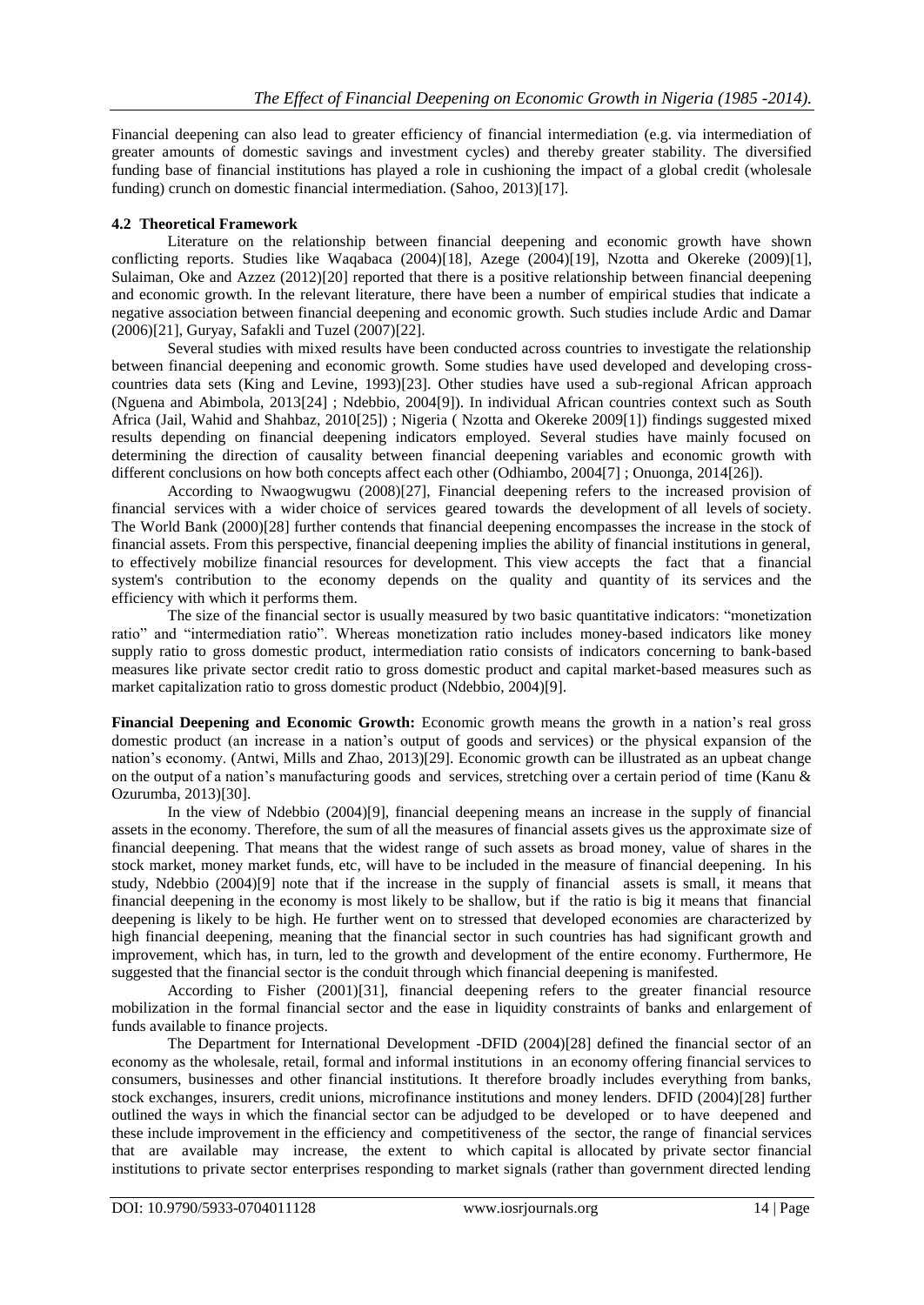by state owned banks) may increase, the regulation and stability of the financial sector may improve and more of the population may gain access to financial services.

The financial institution has the potential to boost savings and channel it to deficit sector of the economy through extension of credit. This requires a high degree of financial intermediation in the financial sector. Such a come together of the deficit and surplus spending units is likely to result in more deepening of the financial system. (Ghani,2002)[32].

# **4.3 Empirical Literature**

Odiambho (2004)[7] investigates the role of financial development on economic growth in South Africa. The study uses three proxies of financial development namely the ratio of  $M_2$  to GDP, the ratio of currency to narrow money and the ratio of bank claims on the private sector to GDP against economic growth proxies by real GDP per capita. He employed the Johansen-Juselius co-integration approach and vector error correction model to empirically reveal overwhelming demand-following response between financial development and economic growth. The study totally rejects the supply leading hypothesis.

Fatima (2004)[33] examined the casual relationship between financial deepening and economic growth in Morocco for the periods, 1990-2000. The ratio of liquid liabilities (M3) to GDP, ratio of domestic credit provided by the banking sector to GDP and domestic credit were the financial debt indicators used. Using the granger causality test, the study found a short - run relationship between financial deepening and economic growth.

Ndebbio (2004)[9] study financial deepening and economic growth: evidence from selected sub-Saharan African countries using the ratio of money supply to GDP and growth rate per capital real money balances as indicators of financial deepening. The study found positive and statistically significant impact on growth rate in per capital real money balances on real per capital GDP growth.

Ang (2007)[34] examined to what extent financial development contributed to output expansion during the period 1960 to 2013. Using augmented neoclassical growth framework to provide an evaluation of the impact of financial sector development on economic development and the Autoregressive Distributed Lag Model (ARDL) bounds procedure, the researcher found that aggregate output and its determination are co integrated in the long run, suggesting that financial development whereas the accumulation of public capital appears to curtail output expansion in the long run.

Adu, Marbuah and Mensah (2013)[35] studied financial deepening and economic growth in Ghana: The study investigate the long-run growth effects of financial deepening in Ghana using one indicator at a time among a set of controls variable. The financial deepening variables used are private sector credit ratio to GDP, money supply ratio to GDP, total domestic credit to GDP and total bank deposit liabilities to GDP and set of control variables namely inflation rate, trade openness, real gross government expenditure. The study test the variable using the ordinary least square method and found out that all the measure of financial deepening have a positive effect on economic growth in Ghana except broad money supply to GDP.

Luqman (2014)[36] studied the financial deepening and economic growth in Pakistan, the result show that foreign direct investment, inflation , economic growth and financial deepening proxy by credit to private sector are co integrated hence long run relationship exists among them. The study test the variable using the vector error correction model and found out that the level of financial deepening in Pakistan has remained relatively low.

Shittu (2012)[37] examines the impact of financial intermediation on economic growth in Nigeria with time series data from 1970 to 2010. Employing co integration test and error correction model, he finds that financial intermediation has a significant impact on economic growth in Nigeria. Sulaiman and Azzez (2012)[38] critically explore the effect of financial liberalization on the economic growth in developing nations with its assessment focusing on Nigeria with annual time series data from 1987-2009. The study employs cointegration and error correction model (ECM) by making Gross Domestic Product as a function of lending rate, exchange rate, inflation rate, financial deepening  $(M<sub>2</sub>/GDP)$  and degree of openness as its financial liberalization indices. Co-integration result confirms the existence of long run equilibrium relationship while the ECM results show a very high  $R^2$  in both the over-parameterized model (95%) and parsimonious model (91%). The study therefore concludes that financial liberalization has a growth-stimulating effect on Nigeria.

Onwumere, Ibe, Ozoh and Mounanu (2012)[39] examines the impact of financial deepening on economic growth in Nigeria for the period of 1992 - 2008 and adopted the supply-leading hypothesis using variables such as broad money velocity, money stock diversification, economic volatility, market capitalization and market liquidity as proxies for financial deepening and gross domestic product growth rate for economic growth. They found that broad money velocity and market liquidity promote economic growth in Nigeria while money stock diversification, economic volatility and market capitalization did not within the period studied. The study recommended that government policy should be geared towards increasing money supply and promoting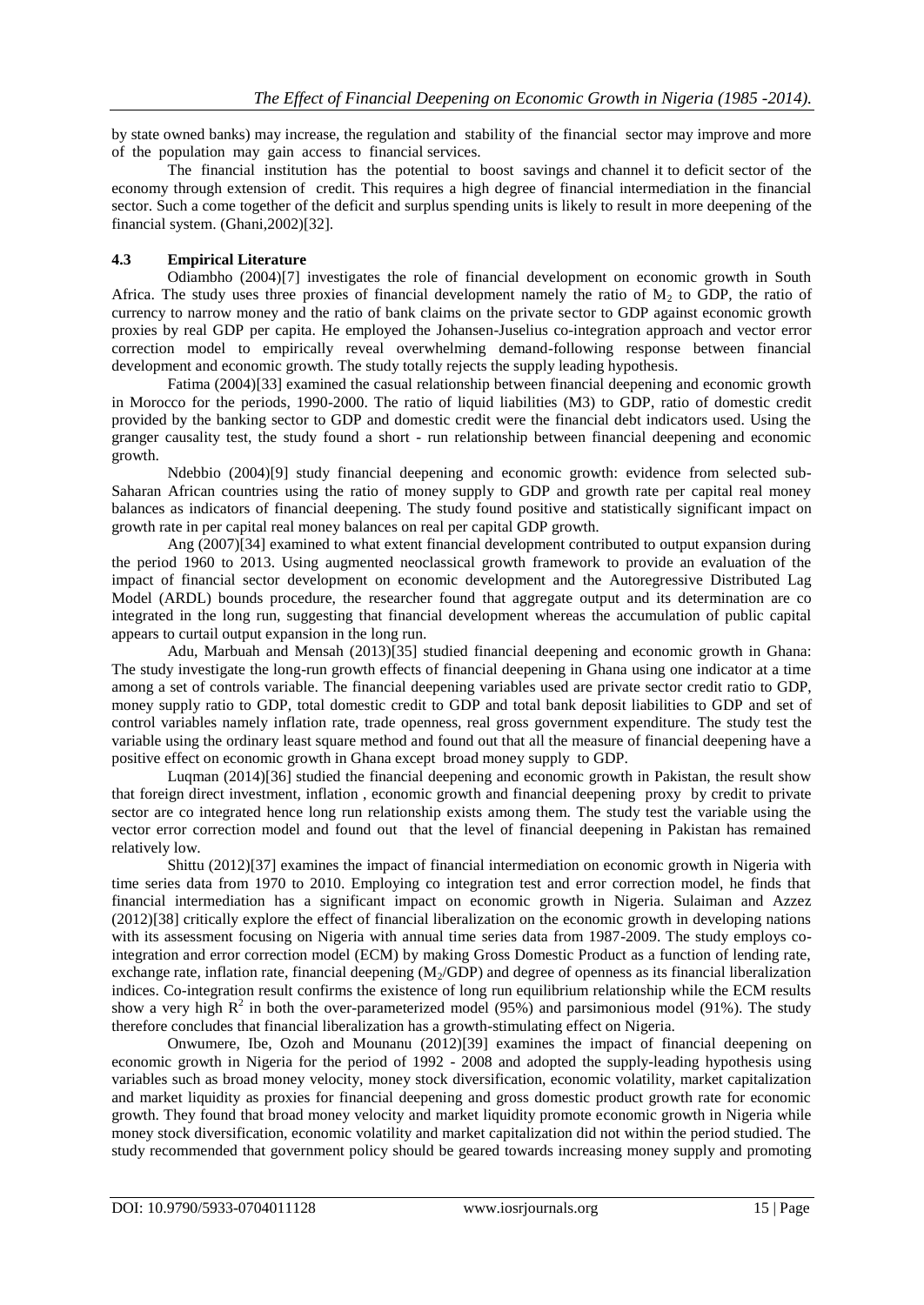efficient capital market that will enhance overall economic efficiency, create and expand liquidity, mobilize savings, enhance capital accumulation, transfer resources from traditional sectors to growth inducing sectors.

Agu and Chukwu (2008)[10] studied financial deepening and economic growth in Nigeria from the period of 1970 to 2005. The study used only bank based financial deepening proxies. Financial deepening means an increase in asset and providing level of financial services to the economy. The total amount of financial assets will constitute an optimal measure of financial deepening.

Adu, Marbuah and Mensah (2013)[35] investigate the long run effect, financial deepening has on the Ghana economy, using a time series data for 14 years period 1998 to 2011. Their study used private sector credit ratio to GDP, money supply ratio to GDP, total domestic credit ratio, total bank liabilities ratio and a set of control variables such as trade openness, inflation rate and real gross government expenditure. The study, although useful in the use of more than one measure of financial deepening and the use of control variables, the number of observation of their data points is insufficient to obtain a statistically significant result for the individual variables. The researcher failed to apprehend the fact that the time span of the study draws into question the validity of the finding, as they could be spurious. Econometric theories suggest a minimum 15 year's time series data as a measure of avoiding spurious result in a study.

# **V. Research Methodology**

#### **5.1 Research Design**

The study used expo - facto research design. This is as a result of the fact that the data used are already established data and cannot be manipulated by the researcher.

#### **5.2 Data Sources**

The data required for this analysis are time series data. In order to facilitate time series analysis, the data were sourced from the Central bank of Nigeria (CBN) statistical bulletin, Nigerian Stock Exchange (NSE) fact books, published journals, seminars papers, Central bank of Nigeria bullion, unpublished write-up.

#### **Method of Data Collection**

The data used in this research consists of secondary data to achieve the objectives of the study.

# **5.4 Techniques of Analysis**

The results generated from the study are analyzed using both descriptive and analytical techniques. The analytical techniques employed are based from the result of the regression analysis using the ordinary least (OLS) approach. Analysis is done using economic view (E-view) statistical package.

#### **5.5 Model Specification**

The specification of the model involves the determination of the dependent and independent variables that are included in the model. It expresses the mathematical relationship that exists between the dependent and the independent or explanatory variables. Following a detailed review of previous studies and improving upon the theory, economic growth  $Y_t$  is expressed as a function of financial deepening,  $F_t$ , and a set of control variable, Z<sub>t</sub>. as amplified in the works of Adu, Marbuah and Mensah (2013)[35], Victor and Samuel (2013)[11]. This is expressed as below;

Y<sup>t</sup> = f {F<sup>t</sup> , Zt}- - - - - - - - - - - - - - - -- - ---------------------(1)

Improving upon the theoretical postulate in equation 1 above, the equation will be expanded to accommodate the indicators of financial deepening and other growth determinants.

Thus, Y<sup>t</sup> = α + αF<sup>t</sup> + αZ<sup>t</sup> + u ………………………………… (2)

This research work adopts the model of Victor and Samuel (2013)[11] with slight modifications. In his model, the researcher expressed economic growth as a function of financial deepening measured by money supply and other set of control variables such as liquidity ratio, minimum capital base and interest rate.

To examine the impact of financial deepening on economic growth in Nigeria, the study used the multivariate model below:

| These models will be represented in a log-linear econometric format to obtain the coeffic |  |
|-------------------------------------------------------------------------------------------|--|

cients of the elasticity of the variables, while reducing the possible impact that any outlier may have thus; **Model 1**

 $GDPGR_t = a_0 + a_1M_{2t} + a_2OPEN_t + a_3INF_t + U_t$  ---------------------(7) **Model 2**

 $GDPGR_t = a_0 + a_1 PSCR_t + a_2 OPEN_t + a_3 INF_t + U_t$  -----------------(8)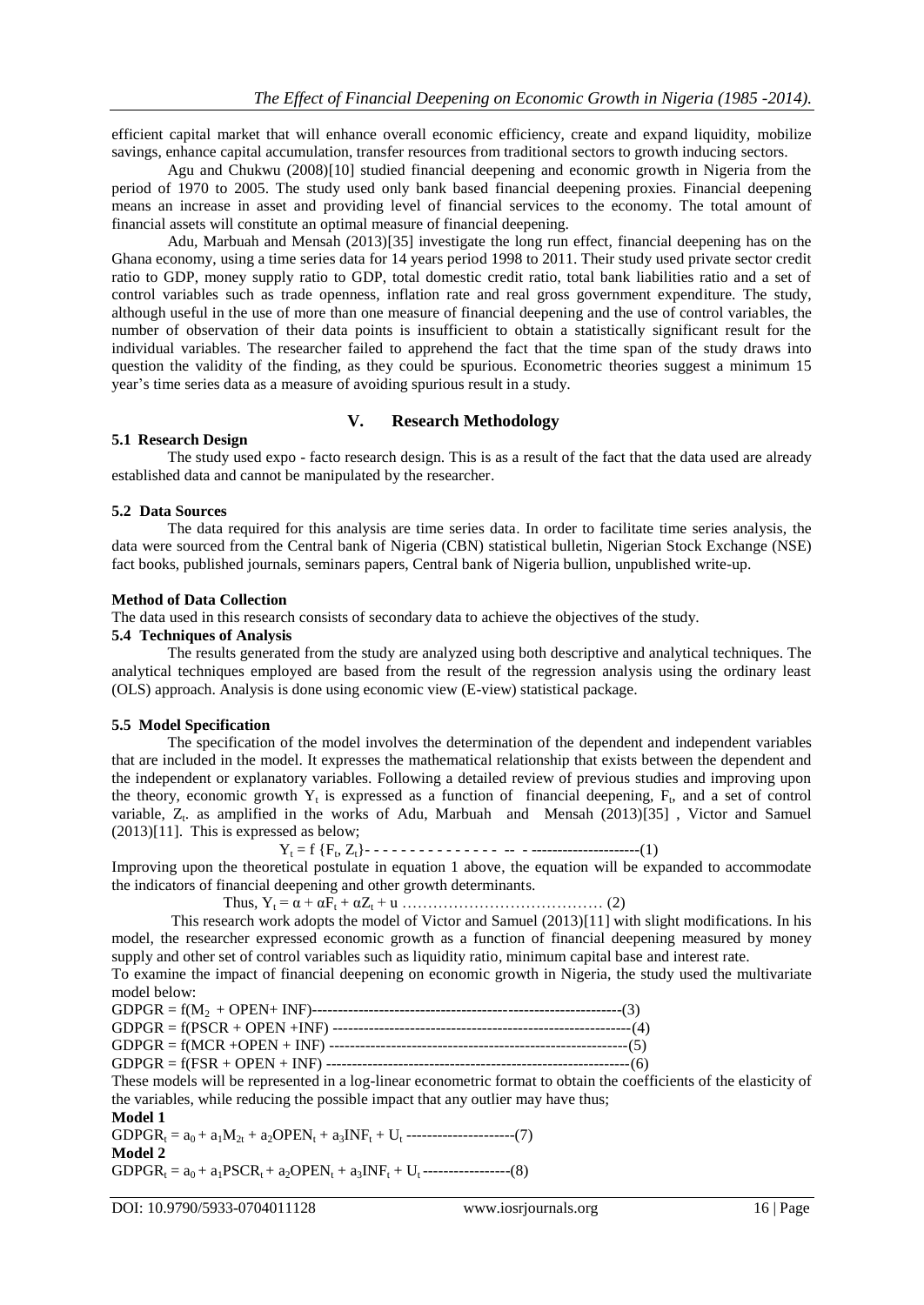# **Model 3**

 $GDPGR_t = a_0 + a_1 MCR_t + a_2 OPEN_t + a_3 INF_t + U_t$  ------------------(9)

# **Model 4**

 $GDPGR_t = a_0 + a_1FSR_t + a_2OPEN_t + a_3INF_t + U_t$  ---------------(10)

#### **Where:**

| $GDPGR =$      |     | <b>Gross Domestic Product Growth Rate</b> |
|----------------|-----|-------------------------------------------|
| $M_{2}$        | $=$ | Ratio of money supply to GDP              |
| <b>PSCR</b>    | $=$ | Ratio of private sector credit to GDP     |
| <b>MCR</b>     | $=$ | Ratio of Market Capitalization to GDP     |
| <b>FSR</b>     | $=$ | Ratio of Financial Saving to GDP          |
| <b>OPEN</b>    | $=$ | <b>Trade Openness</b>                     |
| <b>INF</b>     | $=$ | Inflation rate                            |
| a <sub>0</sub> | $=$ | constant                                  |
| $\mathbf{U}$   | $=$ | Error term                                |
| t              |     | Time Trend                                |

#### **5.6 A Priori Expectation**

This refers to the supposed relationship between and or among the dependent or independent variables of the model as determined by the postulations of endogenous theory. Here, the researchers determine whether the variable conforms to expectations or whether there is a deviance. The table below summarizes the a priori expectation of the parameters:

|                |                                       |                 | <b>Table 3.1</b> Table of a priori expected signs Expected Sign of the independent Variables in the Nioder |
|----------------|---------------------------------------|-----------------|------------------------------------------------------------------------------------------------------------|
| <b>SYMBOL</b>  | <b>VARIABLES</b>                      | <b>EXPECTED</b> | RESEARCHER WHO HAVE EMPLOYED                                                                               |
|                |                                       | <b>SIGNS</b>    | <b>THEM</b>                                                                                                |
| M <sub>2</sub> | Money Supply ratio to GDP             | Positive $(+)$  | Nzotta and Okereke(2009); Victor and Samuel                                                                |
|                |                                       |                 | $(2014)$ . George et al $(2013)$                                                                           |
| <b>PSCR</b>    | Credit to Private Sector ratio to GDP | $Positive(+)$   | Nzotta and Okereke(2009); Adu et al (2013).                                                                |
| <b>MCR</b>     | Market Capitalization ratio to GDP    | Positive $(+)$  | Okoli (2010), Wadud (2005), Owumere et al                                                                  |
|                |                                       |                 | (2012).                                                                                                    |
| <b>FSR</b>     | Financial Savings ratio to GDP        | Positive $(+)$  | Nzotta and Okereke (2009)                                                                                  |

**Table 5.1** Table of a priori expected signs Expected Sign of the Independent Variables in the Model

**Source:** The researcher.

# **VI. Data Presentation And Analysis**

**6.1 Data Presentation** The analysis is based on economic criteria and statistical criteria. Table 6.1 present the data for gross domestic product (GDPGR) at growth rate, money supply ratio to gross domestic product, Private sector credit ratio to gross domestic product, market capitalization ratio to gross domestic product, financial saving ratio to gross domestic product, trade openness (total import and export as a ratio to gross domestic product) and inflation rate for the period of 1985 to 2014.

**Table 6.1:** Gross domestic product, Money supply, Private sector credit, Market capitalization, financial saving, Trade openness and Inflation rate from 1985 -2014

| <b>YEAR</b> | <b>GDP</b><br>at | Money               | Private Sector       | <b>Market</b>  | <b>Financial</b> | Inflat | <b>Trade</b>    |
|-------------|------------------|---------------------|----------------------|----------------|------------------|--------|-----------------|
|             | Growth           | Supply as a         | Credit<br>as<br>a    | Capitalization | Savings as a     | ion    | <b>Openness</b> |
|             | Rate             | <b>Ratio of GDP</b> | <b>Ration of GDP</b> | as a Ratio of  | Ratio of GDP     | (%)    | $($ %)          |
|             | $\frac{9}{6}$    | $\frac{9}{6}$       | $(\%)$               | GDP $(\%)$     | $($ %)           |        |                 |
| 1985        | $-7.8$           | 16.6                | 9.7                  | 4.90           | 9.30             | 1.00   | 13.97           |
| 1986        | $-8.8$           | 17.7                | 11.3                 | 5.05           | 10.35            | 13.7   | 11.07           |
| 1987        | $-10.8$          | 14.3                | 10.9                 | 4.5            | 9.67             | 9.7    | 24.96           |
| 1988        | 7.5              | 14.6                | 10.4                 | 3.80           | 8.83             | 61.2   | 19.98           |
| 1989        | 6.5              | 12.0                | 8.0                  | 3.35           | 6.23             | 44.7   | 23.22           |
| 1990        | 12.8             | 11.2                | 7.1                  | 4.96           | 6.27             | 3.6    | 47.35           |
| 1991        | 0.6              | 13.8                | 7.6                  | 4.23           | 6.92             | 23     | 38.67           |
| 1992        | 0.4              | 12.7                | 6.6                  | 3.56           | 6.30             | 48.8   | 39.85           |
| 1993        | 2.1              | 15.2                | 11.7                 | 4.36           | 7.80             | 61.3   | 35.28           |
| 1994        | 0.9              | 16.5                | 10.2                 | 4.74           | 7.93             | 76.8   | 26.35           |
| 1995        | $-0.3$           | 9.9                 | 6.2                  | 6.20           | 3.73             | 51.6   | 58.67           |
| 1996        | 5.0              | 8.6                 | 5.9                  | 7.09           | 3.34             | 14.3   | 46.43           |
| 1997        | 2.8              | 9.9                 | 7.5                  | 6.73           | 4.24             | 10.2   | 49.83           |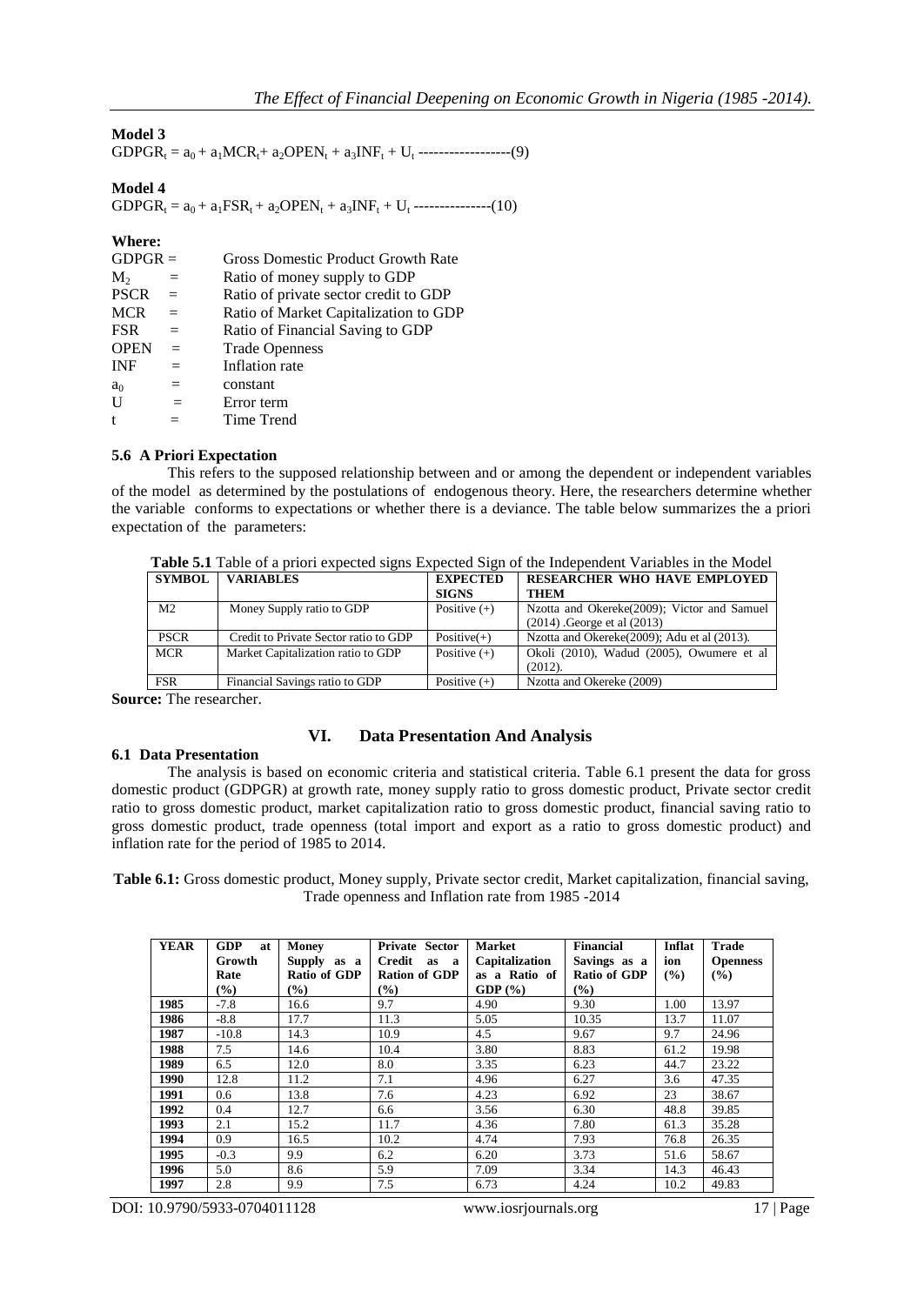|  | The Effect of Financial Deepening on Economic Growth in Nigeria (1985 -2014). |  |  |  |  |
|--|-------------------------------------------------------------------------------|--|--|--|--|

| 1998 | 2.7  | 12.2 | 8.8  | 6.58  | 5.01  | 11.9 | 39.84 |
|------|------|------|------|-------|-------|------|-------|
| 1999 | 0.5  | 13.4 | 9.2  | 6.41  | 5.93  | 0.2  | 43.84 |
| 2000 | 5.3  | 13.1 | 7.9  | 7.03  | 5.74  | 14.5 | 43.65 |
| 2001 | 4.4  | 18.4 | 11.1 | 9.61  | 7.08  | 16.5 | 46.79 |
| 2002 | 3.8  | 19.3 | 11.9 | 9.81  | 7.60  | 12.2 | 41.78 |
| 2003 | 10.4 | 19.7 | 11.1 | 13.71 | 6.61  | 23.8 | 52.13 |
| 2004 | 33.7 | 18.7 | 12.5 | 18.51 | 6.99  | 10   | 57.75 |
| 2005 | 3.4  | 18.1 | 12.6 | 19.85 | 9.01  | 11.6 | 68.77 |
| 2006 | 8.2  | 20.5 | 12.3 | 27.58 | 9.37  | 8.5  | 56.20 |
| 2007 | 6.8  | 24.8 | 17.8 | 63.81 | 13.04 | 6.6  | 59.16 |
| 2008 | 6.3  | 33.0 | 28.5 | 39.36 | 16.95 | 15.1 | 63.19 |
| 2009 | 6.9  | 38.0 | 36.7 | 28.36 | 23.25 | 13.9 | 54.52 |
| 2010 | 7.8  | 20.4 | 18.7 | 18.30 | 10.98 | 18.8 | 35.65 |
| 2011 | 4.9  | 19.2 | 16.9 | 16.24 | 10.33 | 10.3 | 39.61 |
| 2012 | 4.3  | 19.5 | 20.6 | 20.79 | 11.33 | 12.0 | 33.46 |
| 2013 | 5.4  | 18.9 | 19.7 | 23.78 | 10.79 | 8.0  | 29.48 |
| 2014 | 6.3  | 19.9 | 19.2 | 18.95 | 13.49 | 8.0  | 20.75 |

**SOURCE:** Compiled from data obtained from Central Bank of Nigeria Statistical Bulletin 2014

The growth in the market manifested in the phenomenal increase in market capitalization from 4.9 percent in 1985 to 63.81 percent in 2007. It can be observed from Table 6.1 that the money supply ratio rose from 9.7 percent in 1985 to 36.7 percent in 2009 and decreased to 19.7 percent in 2014. The ratio of financial savings to gross domestic product increase to a high of 23.25 percent in 2009 but reduce gradually thereafter to 13.45 percent in 2014.

In 1985 the growth rate shows a negative of -7.8 and gradually increases to 7.5 percent in 1988 after the introduction of the structural adjustment programme of 1986. This later rose above the pre-reform levels and remained positive until 1995 when it recorded a negative of -0.3. The economy witnessed high growth rates in gross domestic product of 33.7 percent in 2004 before it decline to 3.4 percent in 2005 followed by a gradual recovery to 6.3 percent in 2014. A key factor responsible for the negative growth rates from 1985 - 1987 periods was the low performance of the oil sector and the collapse of the international oil prices.

Table 6.1 reveals that inflation rate rose to a high of 76.8 percent in 1994 and to 0.2 in 1999. The inflation rate has been experiencing fluctuation from 1985 to 2014. Trade openness rose from 13.97 percent in 1985 to 68.77 percent by 2005.

#### **6.2 Descriptive Statistic**

The study conducted the descriptive statistics of the relevant variables involved. Table 6.2 illustrates vividly these statistics. It shows total number of observations, mean, median, maximum, minimum, standard deviation and the sum of mean deviation. The dependent variables which is gross domestic product growth rate shows the low of -10.8000 which was observed in 1987 and shows the high of 33.7 which was observed in 2004. The mean values of the dependent variables is 4.400000 and the standard deviation is 7.595234 this implies that there was high fluctuation in gross domestic product growth rate for the years.

It can be observed from Table 6.2 that all the variables have positive average values (means). The minimal deviation of the variables from their means as shown by the standard deviation gives indication of growth rate (fluctuation) of these variables over the period. It can be observed also that all the variables show signs of positive skewness.

|                     | $\mathbf{r}$ and $\mathbf{v}$ is a positive to matrix to the state of the bitter |              |            |                |            |             |             |  |
|---------------------|----------------------------------------------------------------------------------|--------------|------------|----------------|------------|-------------|-------------|--|
|                     | <b>FSR</b>                                                                       | <b>GDPGR</b> | <b>INF</b> | M <sub>2</sub> | <b>MCR</b> | <b>OPEN</b> | <b>PSCR</b> |  |
| Mean                | 8.813667                                                                         | 4.400000     | 20.72667   | 17.33667       | 13.73833   | 24.36000    | 12.95333    |  |
| Median              | 7.865000                                                                         | 4.650000     | 12.95000   | 17.15000       | 7.060000   | 13.840000   | 11.10000    |  |
| Maximum             | 23.25000                                                                         | 33.70000     | 76.80000   | 38,00000       | 63.81000   | 68.77000    | 36.70000    |  |
| Minimum             | 3.340000                                                                         | $-10.80000$  | 0.200000   | 8.600000       | 3.350000   | 11.070000   | 5.900000    |  |
| Std. Dev.           | 4.075660                                                                         | 7.595234     | 19.94081   | 6.289426       | 13.19892   | 13.51701    | 6.879341    |  |
| <b>Skewness</b>     | 1.650449                                                                         | 1.454119     | 1.484466   | 1.530336       | 1.126956   | 1.541550    | 1.788640    |  |
| Kurtosis            | 6.626922                                                                         | 9.123117     | 4.005551   | 5.975949       | 8.122137   | 6.332279    | 6.313256    |  |
|                     |                                                                                  |              |            |                |            |             |             |  |
| Jarque-Bera         | 30.06312                                                                         | 27.43801     | 12.28211   | 22.77998       | 55.41506   | 21.336994   | 29.71825    |  |
| Probability         | 0.000000                                                                         | 0.000000     | 0.002153   | 0.000011       | 0.000000   | 0.003478    | 0.000000    |  |
|                     |                                                                                  |              |            |                |            |             |             |  |
| Sum                 | 222,0300                                                                         | 527.0410     | 557.1000   | 447.6000       | 480.5500   | 319.000     | 337.1000    |  |
| Sum Sq. Dev.        | 471.7095                                                                         | $1.79E + 10$ | 11281.85   | 1196.010       | 4537.789   | 4365.025    | 1515.474    |  |
|                     |                                                                                  |              |            |                |            |             |             |  |
| <b>Observations</b> | 30                                                                               | 30           | 30         | 30             | 30         | 30          | 30          |  |

**Table 6.2:** Descriptive Statistic for the Variables of the Study

**Source:** Computer Output Data using E-views 8.0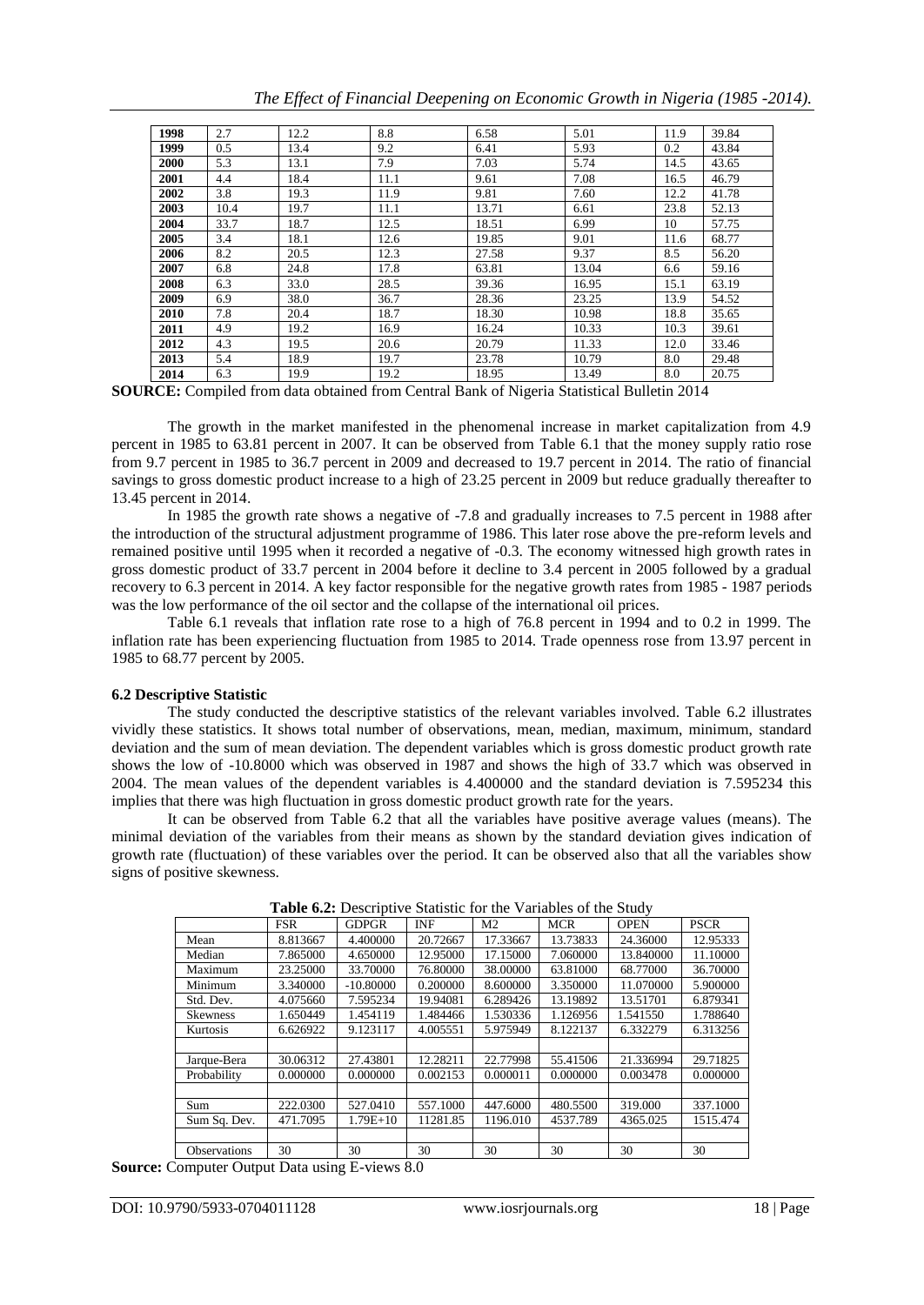# **6.3 Result of Correlation Analysis**

Guiarati, Porte and Gunasekar, (2012)[40] state that if the correlation coefficient between two variables is in excess of 0.8, multicollinearity is a problem. Multicollienearity, a phenomenon in statistics occurs when two or more independent variables within a stated model are confirmed to portray a great height of correlation with each other. When this happens, the estimated coefficient of the variables may be caused to vary intermittently when the model or data are modified. However, this study found no evidence of high or exact multicollinearity as all correlation coefficient are less than the 0.8 bench mark. Put differently, the result indicates absence of multicollinearity. This result is shown in the Table 6.3 below.

|                | <b>THOIC OIL COLLULATION INTERNATION THE VALIMOTE OF THE DIGG!</b> |                |             |             |             |             |             |  |
|----------------|--------------------------------------------------------------------|----------------|-------------|-------------|-------------|-------------|-------------|--|
|                | <b>GDPGR</b>                                                       | M <sub>2</sub> | <b>OPEN</b> | <b>INF</b>  | <b>FSR</b>  | <b>MCR</b>  | <b>PSCR</b> |  |
| <b>GDPGR</b>   | 1.000000                                                           | 0.189068       | 0.467504    | $-0.081447$ | 0.017816    | 0.300542    | 0.165583    |  |
| M <sub>2</sub> | 0.189068                                                           | 1.000000       | 0.269058    | $-0.222206$ | 0.626884    | 0.514256    | 0.430643    |  |
| <b>OPEN</b>    | 0.467504                                                           | 0.269058       | 1.000000    | $-0.208547$ | 0.034593    | 0.481690    | 0.172685    |  |
| <b>INF</b>     | $-0.081447$                                                        | $-0.222206$    | $-0.208547$ | 1.000000    | $-0.205183$ | $-0.351665$ | 0.240043    |  |
| <b>FSR</b>     | 0.017816                                                           | 0.626884       | 0.034593    | $-0.205183$ | 1.000000    | 0.627702    | 0.647723    |  |
| <b>MCR</b>     | 0.300542                                                           | 0.514256       | 0.481690    | $-0.351665$ | 0.627702    | 1.000000    | 0.663290    |  |
| <b>PSCR</b>    | 0.165583                                                           | 0.430643       | 0.172685    | $-0.240043$ | 0.647723    | 0.663290    | 1.000000    |  |
|                |                                                                    |                |             |             |             |             |             |  |

**Table 6.3** Correlation Matrix for the Variable of the Study

**Source:** Computer output data using E-views 8.0

### **6.4 Analysis of Result**

#### **6.4.1. Result of Research Hypothesis One and Research Question One**

#### **Restatement of Research Hypothesis**

**HO:** Money supply has no significant effect on economic growth in Nigeria.

# **Restatement of Research Question**

How significant is the effect of money supply on economic growth in Nigeria?

The result in Table 6.4 unveiled that financial deepening measure-money supply ratio is statistically significant at 5% level of significance. The coefficient of the constant 0.692466 implies that holding money supply, trade openness and inflation rate constant, the gross domestic product will increase by 0.692466 percent. Money supply, trade openness has a positive impact on gross domestic product while inflation rate exhibit negative relationship.

| <b>Dependent Variable:</b> Gross Domestic Product Growth Kate |                    |                       |                      |          |  |  |
|---------------------------------------------------------------|--------------------|-----------------------|----------------------|----------|--|--|
| <b>Variable</b>                                               | <b>Coefficient</b> | <b>Std. Error</b>     | t-Statistic          | Prob.    |  |  |
| C                                                             | 0.692466           | 5.016117              | 3.522086             | 0.0020   |  |  |
| M <sub>2</sub>                                                | 0.488774           | 0.120110              | 2.593458             | 0.0030   |  |  |
| <b>OPEN</b>                                                   | 0.231227           | 0.092568              | 3.281378             | 0.0002   |  |  |
| <b>INF</b>                                                    | $-0.111253$        | 0.068367              | $-1.253573$          | 0.0410   |  |  |
|                                                               |                    |                       |                      |          |  |  |
| R-squared                                                     | 0.534116           | Mean dependent var    |                      | 4.400000 |  |  |
| <b>Adjusted R-squared</b>                                     | 0.503647           | S.D. dependent var    |                      | 7.595234 |  |  |
| S.E. of regression                                            | 7.067605           | Akaike info criterion |                      | 6.872486 |  |  |
| Sum squared resid                                             | $7.30E + 09$       |                       | Schwarz criterion    |          |  |  |
| Log likelihood                                                | -99.08729          |                       | Hannan-Ouinn criter. |          |  |  |
| F-statistic                                                   | 10.14186           |                       | Durbin-Watson stat   |          |  |  |
| Prob(F-statistic)                                             | 0.000122           |                       |                      |          |  |  |

**Table 6.4**: Ordinary Least Square Regression Result for Model 1 **Dependent Variable:** Gross Domestic Product Growth Rate

**Source:** Computer Output Data using E-views 8.0

The money supply ratio coefficient of 0.488774 suggests that a percentage increase in money supply ratio resulted in 0.488774 percent increase in gross domestic product growth rate, a proxy for economic growth within the period covered by the study. This supports the works of Onwumere et al (2012)[39] who have found that money supply ratio exert positive statistically significant effect on economic growth in Nigeria.

The multiple coefficient of determination  $(R^2)$  is approximately 0.53, that is, the explanatory variable explained about 53% of the total variation in the dependent variable. Also, the adjusted  $R^2$  is about 0.50 that is 50% variation. It revealed that only 50% of changes in economic growth can be explained by the financial deepening proxies.

The critical value of F-distribution at 5% level of significance and 26 degree of freedom, ie F (4,26) is 2.74. F statistic calculated as divulged in Table 6.4 for model 1 is 10.14. This value is greater than tabulated Fstatistics of 2.74, and by implication the model is statistically significant and has a goodness of fit. We therefore reject the null hypothesis (Ho). Furthermore, the probability of the F statistics is 0.000122 the value is less than 0.05 (5% level of significance).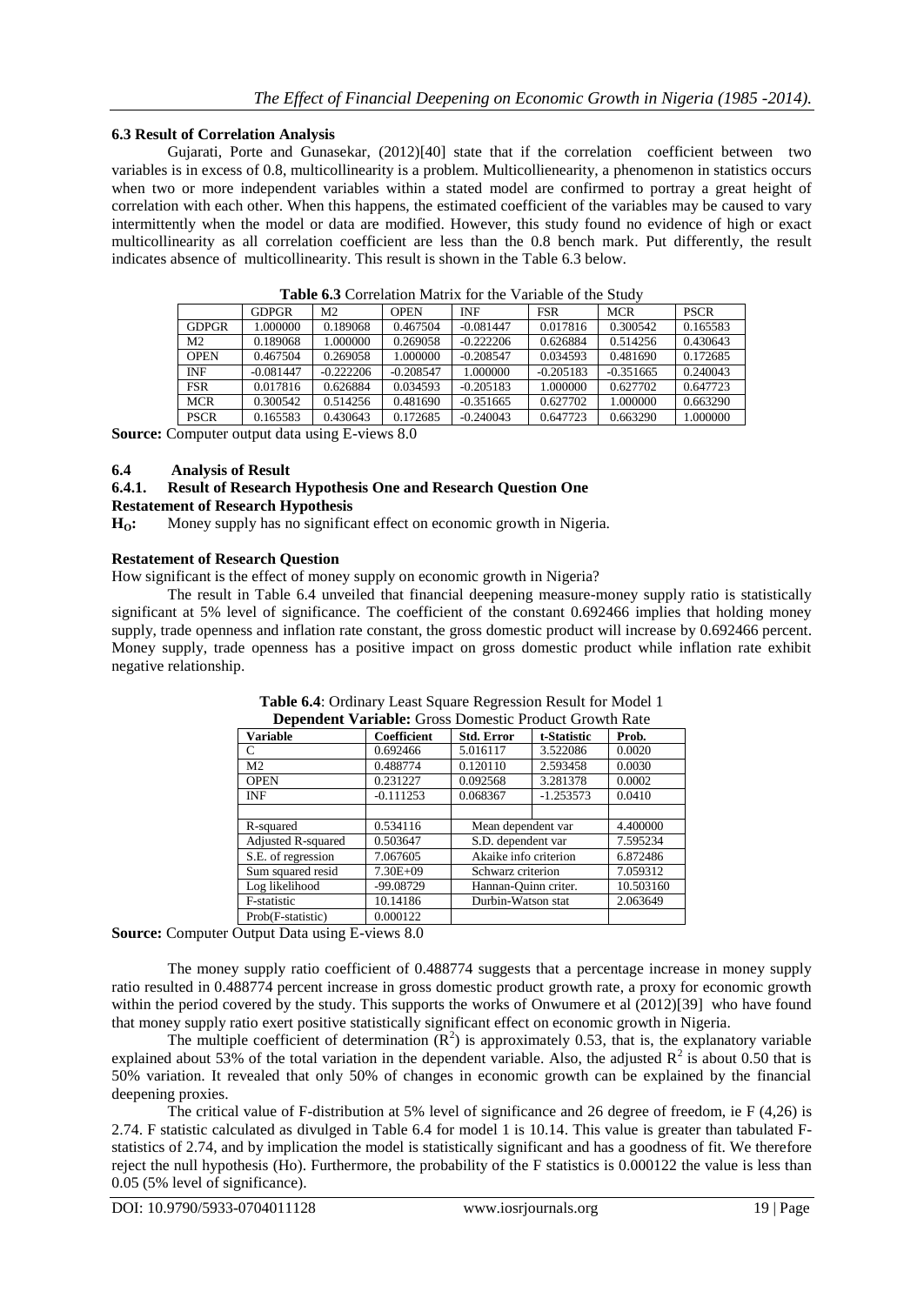The calculated Durbin Watson (d\*) statistic for model 1 is 2.063649. The tabulated Durbin Watson for lower limit (dL) and upper limit (du) are 1.06 and 1.76 respectively. These values are lesser than calculated Durbin Watson (d\*) .The calculated Durbin Watson of 2.063647 implies that there is no autocorrelation between gross domestic product growth rate and financial deepening proxies.

The regression output in Table 6.4 has illustrated the positive impact of money supply on economic growth. This authenticates the finance -led theory that financial deepening is the leading indicator of economic growth. In the light of this, the null hypothesis that money supply ratio to GDP has no significant effect on economic growth proxy by gross domestic product is rejected.

In terms of the research question of how significant is the effect of money supply ratio to GDP on economic growth, the result in Table 6.4 disclosed that the effect of money supply ratio to GDP on economic growth is statistically significant at 5% level of significance.

#### **6.4.2 Result of Research Hypothesis Two and Research Question Two Restatement of Research Hypothesis**

Ho: Private sector credit has no significant effect on economic growth of Nigeria.

#### **Restatement of Research Question**

What is the effect of private sector credit on economic growth in Nigeria?

The result in table 6.5 indicated that financial deepening measure - private sector credit ratio to GDP is statistically significant at 5% level of significance. The coefficient of the constant 0.671063 suggests that holding private sector credit ratio to GDP, trade openness and inflation rate constant, gross domestic product will appreciate by 0.671063 percent. Private sector credit ratio, trade openness has a positive relationship with gross domestic product while inflation rate exhibit negative relationship.

| <b>Variable</b>           | <b>Coefficient</b> | <b>Std. Error</b>     | t-Statistic | Prob.    |
|---------------------------|--------------------|-----------------------|-------------|----------|
| C                         | 0.671063           | 4.979631              | 2.562036    | 0.0041   |
| <b>PSCR</b>               | 0.613361           | 0.197729              | 1.531915    | 0.0010   |
| <b>OPEN</b>               | 0.330201           | 0.068700              | 2.205688    | 0.0022   |
| <b>INF</b>                | $-0.191213$        | 0.090560              | $-2.580891$ | 0.0310   |
|                           |                    |                       |             |          |
| R-squared                 | 0.554216           | Mean dependent var    |             | 4.400000 |
| <b>Adjusted R-squared</b> | 0.523347           | S.D. dependent var    |             | 7.595234 |
| S.E. of regression        | 7.051416           | Akaike info criterion |             | 6.867900 |
| Sum squared resid         | 1292.784           | Schwarz criterion     |             | 7.054726 |
| Log likelihood            | $-99.01849$        | Hannan-Ouinn criter.  |             | 9.463370 |
| F-statistic               | 8.548519           | Durbin-Watson stat    |             | 2.079460 |
| Prob(F-statistic)         | 0.000232           |                       |             |          |

**Table 6.5:** Ordinary Least Square Regression Result for Model 2 **Dependent Variable:** Gross Domestic Product

 **Source:** Computer Output Data using E-views 8.0

The private sector credit ratio to GDP coefficient of 0.613361 suggests that a percentage increase in private sector credit ratio to GDP resulted in 0.613361 percent increase in gross domestic product growth rate, a proxy for economic growth within the period covered by the study. This supports the works of Bashiru (2013) [14] who have found that private sector credit ratio to GDP exert positive statistically significant effect on gross domestic product in Nigeria.

The multiple coefficient of determination  $(R^2)$  is approximately 0.55, that is, the explanatory variables explained about 55% of the total variation in the dependent variable. We can say that the model is well fitted. Also, the adjusted  $R^2$  is about 0.52 that is, about 52% variation in the regress and is explained by the regressors.

The critical value of F-distribution at 5% level of significance and 26 degree of freedom, ie, f(4,26), is 2.74. F- statistics calculated as divulged in table 6.5 for model 2 is 8.54. The value is greater than tabulated Fstatistics of 2.74, and by implication, the models is statistically significant and has a goodness of fit. Furthermore, the probability of the F - statistics is 0.000020. The value is less than 0.05 (5% level of significance).

The calculated Durbin Watson (d\*) statistic for model 2 is 2.079460. The tabulated Durbin Watson for lower limit (dL) and upper limit (du) are 1.06 and 1.76 respectively. These values are lesser than calculated Durbin Watson (d\*). The calculated Durbin Watson of 2.079460 implies that there is no autocorrelation between gross domestic product growth rate and financial deepening proxies.

The regression output in table 6.5 has illustrated the positive effect of private sector credit ratio to GDP on economic growth. This authenticates the supply-leading hypothesis that financial deepening is the leading indicator of economic growth. The ordinary least square results in Table 6.5 revealed that private sector credit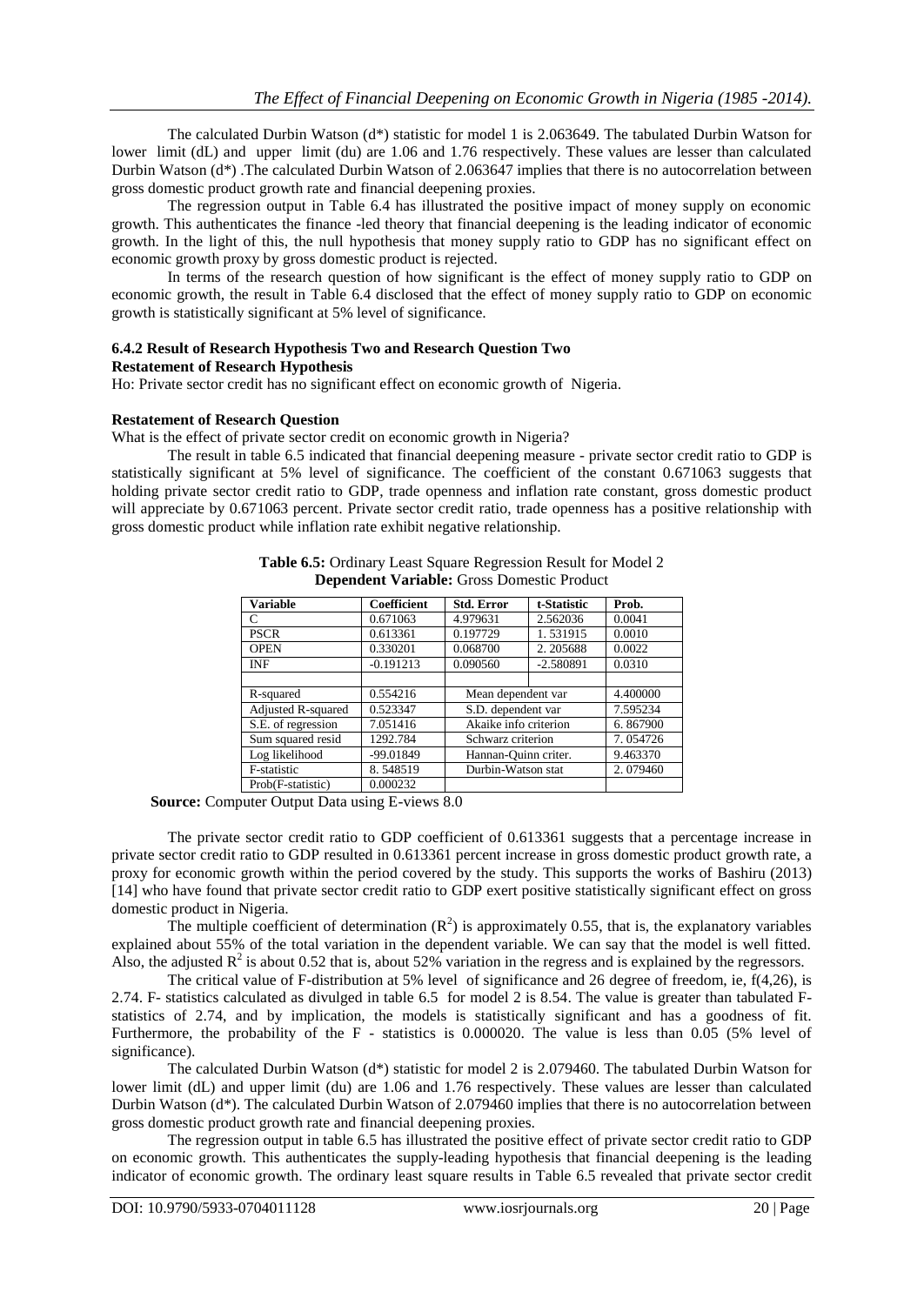ratio to GDP has significant effect on gross domestic product. In the light of this, the null hypothesis that private sector credit ratio to GDP has no significant effect on economic growth is rejected.

In terms of the research question of how significant is the effect of private sector credit ratio to GDP on economic growth, the result in Table 6.5 disclosed that the impact of private sector credit ratio on economic growth is statistically significant at 5% level of significance.

#### **6.4.3 Result of Research Hypothesis Three and Research Question Three Restatement of Research Hypothesis**

Ho: Market capitalization has no significant effect on economic growth in Nigeria.

#### **Restatement of Research Question**

To what extent has market capitalization influenced economic growth in Nigeria?

The result in table 4.6 indicated that stock based financial deepening measure-market capitalization ratio to GDP is statistically significant at 5% level of significance. The coefficient of the constant 0.634670 suggests that holding market capitalization ratio to GDP; trade openness and inflation rate constant, gross domestic product will appreciate by 0.634670. Market capitalization ratio to GDP, trade openness and inflation rate has a positive relationship with gross domestic product

| <b>Variable</b>           | <b>Coefficient</b> | <b>Std. Error</b>     | t-Statistic | Prob.    |
|---------------------------|--------------------|-----------------------|-------------|----------|
| C                         | 0.634670           | 4.374939              | 2.287942    | 0.0021   |
| <b>MCR</b>                | 0.650221           | 0.318359              | 0.551047    | 0.0011   |
| <b>OPEN</b>               | 0.215296           | 0.170198              | 0.252557    | 0.0313   |
| <b>INF</b>                | $-0.217729$        | 0.070295              | $-2.146639$ | 0.0030   |
|                           |                    |                       |             |          |
| R-squared                 | 0.727847           | Mean dependent var    |             | 4.400000 |
| <b>Adjusted R-squared</b> | 0.638752           | S.D. dependent var    |             | 7.595234 |
| S.E. of regression        | 7.048638           | Akaike info criterion |             | 6.867112 |
| Sum squared resid         | 1291.766           | Schwarz criterion     |             | 7.053938 |
| Log likelihood            | $-99.00667$        | Hannan-Quinn criter.  |             | 11.53058 |
| F-statistic               | 7.557361           | Durbin-Watson stat    |             | 1.952165 |
| Prob(F-statistic)         | 0.000425           |                       |             |          |

| Table 6.6: Ordinary Least Square Regression Result for Model 3 |  |
|----------------------------------------------------------------|--|
| <b>Donondont Variable:</b> Gross Domestic Product Growth Pate  |  |

**Source:** Computer Output Data using E-views 8.0

Market capitalization ratio to GDP coefficient of 0.650221 suggests that a percentage increase in market capitalization ratio to GDP resulted in 0.650221 percent increase in gross domestic product, a proxy for economic growth within the period covered by the study. This supports the works of Okoli (2010)[3] and Bashiru (2013)[14], who have found that market capitalization exert positive statistically significant effect on gross domestic product in Nigeria. However, it disagrees with Ownumere et al (2012) [39] that market capitalization ratio is negatively related with economic growth.

The multiple coefficient of determination  $(R^2)$  is approximately 0.72, that is, the explanatory variables explained about 72% of the total variation in the dependent variable. We can say that the model is well fitted. Also, the adjusted  $\mathbb{R}^2$  is approximately about 0.64 that is about 64% variation in the regress and is explained by the regressors.

The critical value of F-distribution at 5% level of significance and 26 degree of freedom, ie, f(4,26), is 2.74. F- statistics calculated as divulged in Table 6.6 for model 3 is 7.56. The value is greater than tabulated Fstatistics of 2.74, and by implication, the models is statistically significant and has a goodness of fit. Furthermore, the probability of the F - statistics is 0.000425. The value is less than 0.05 (5% level of significance).

The calculated Durbin Watson (d\*) statistic for model 3 is 1.952165. The tabulated Durbin Watson for lower limit (dL) and upper limit (du) are 1.06 and 1.76 respectively. These values are lesser than calculated Durbin Watson (d\*). The calculated Durbin Watson of 1.942165 implies that there is no autocorrelation between gross domestic product growth rate and financial deepening proxies.

The regression output in Table 6.6 has illustrated the positive effect of market capitalization ratio to GDP on economic growth. This authenticate the supply-leading hypothesis that financial deepening is the leading indicator of economic growth and validates the result of Okoli (2010)[3] and Bashiru (2013)[14] that Nigeria stock market has the potentials of growth inducing .

This result also supports the Mckinnon (1999)[41] complementary hypothesis that development of the financial and stock market can help the economy generate more savings and productive investment.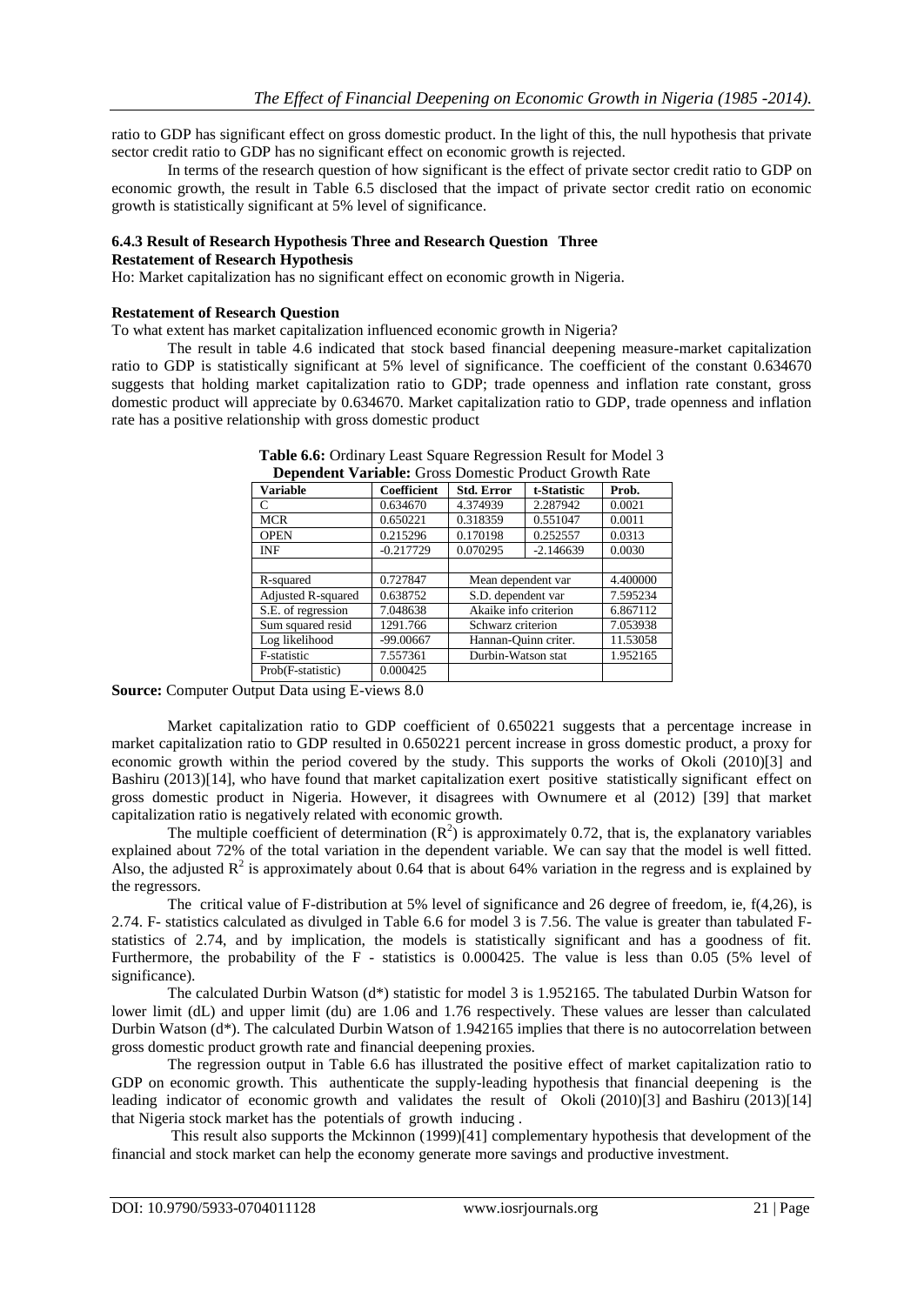The ordinary least square results in Table 4.6 revealed that market capitalization ratio to GDP has significant effect on gross domestic product. In the light of this, the null hypothesis that market capitalization ratio to GDP has no significant effect on economic growth is rejected.

In terms of the research question of how significant is the effect of market capitalization ratio to GDP on economic growth, the result in Table 6.6 disclosed that the effect of market capitalization ratio to GDP on economic growth is statistically significant at 5% level of significance.

#### **6.4.4 Result of Research Hypothesis Four and Research Question Four Restatement of Research Hypothesis**

Ho: Financial saving has no significant effect on economic growth in Nigeria.

#### **Restatement of Research Question**

To what level has financial savings stimulated economic growth in Nigeria?

The result in Table 6.7 indicated that financial deepening measure-financial saving ratio to GDP is statistically significant at 5% level of significance. The coefficient of the constant 0.602444 suggests that holding financial saving ratio to GDP; trade openness and inflation rate constant, gross domestic product will appreciate by 0.602444. Financial saving ratio has a positive relationship with gross domestic product while trade openness and inflation rate exhibit negative relationship.

| <b>Dependent variable:</b> Gross Domestic Product |                    |                       |             |          |  |  |
|---------------------------------------------------|--------------------|-----------------------|-------------|----------|--|--|
| <b>Variable</b>                                   | <b>Coefficient</b> | <b>Std. Error</b>     | t-Statistic | Prob.    |  |  |
| C                                                 | 0.602444           | 5.453550              | 2.027302    | 0.0004   |  |  |
| <b>FSR</b>                                        | 0.579662           | 0.330049              | 0.429274    | 0.0034   |  |  |
| <b>OPEN</b>                                       | 0.256800           | 0.168933              | 0.198643    | 0.0011   |  |  |
| <b>INF</b>                                        | $-0.139969$        | 0.090290              | $-2.657749$ | 0.0251   |  |  |
| R-squared                                         | 0.628855           | Mean dependent var    |             | 4.400000 |  |  |
| Adjusted R-squared                                | 0.608723           | S.D. dependent var    |             |          |  |  |
| S.E. of regression                                | 7.089562           | Akaike info criterion |             | 6.878690 |  |  |
| Sum squared resid                                 | 1306.809           | Schwarz criterion     |             | 7.065516 |  |  |
| Log likelihood                                    | $-99.18035$        | Hannan-Quinn criter.  |             | 11.53058 |  |  |
| F-statistic                                       | 7.428155           | Durbin-Watson stat    |             | 2.042124 |  |  |
| Prob(F-statistic)                                 | 0.000032           |                       |             |          |  |  |

| Table 6.7: Ordinary Least Square Regression Result for Model 4 |
|----------------------------------------------------------------|
| <b>Dependent Variable:</b> Gross Domestic Product              |

**Source:** Computer Output Data using E-views 8.0

Financial saving ratio coefficient of 0.579662 suggests that a percentage increase in financial saving ratio resulted in 0.579662 increase in gross domestic product, a proxy for economic growth within the period covered by the study. This supports the works of Nzotta and Okereke (2013)[1] who have found that financial saving ratio to GDP is a useful explanatory variable for determining economic and exert positive statistically significant effect on gross domestic product in Nigeria.

The multiple coefficient of determination  $(R^2)$  is approximately 0.63, that is, the explanatory variables explained about 63% of the total variation in the dependent variable. We can say that the model is fitted. Also, the adjusted  $\mathbb{R}^2$  is about 0.61 that is, about 61% variation in the regress and is explained by the regressors.

The critical value of F-distribution at 5% level of significance and 26 degree of freedom, ie, f(4,26), is 2.74. F- statistics calculated as divulged in Table 6.7 for model 4 is 7.428155. The value is greater than tabulated F-statistics of 2.74, and by implication, the models is statistically significant and has a goodness of fit. Furthermore, the probability of the F - statistics is 0.000032. The value is less than 0.05 (5% level of significance).

The calculated Durbin Watson (d\*) statistic for model 4 is 2.042124. The tabulated Durbin Watson for lower limit (dL) and upper limit (du) ) are 1.06 and 1.76 respectively. These values are lesser than calculated Durbin Watson (d\*). The calculated Durbin Watson of 2.042124 implies that there is no autocorrelation between gross domestic product growth rate and financial deepening proxies.

The regression output in table 6.7 has illustrated the positive effect of financial saving ratio to GDP on economic growth. This authenticates the supply-leading hypothesis that financial deepening is the leading indicator of economic growth.

The ordinary least square results in Table 6.7 revealed that financial saving ratio to GDP has significant effect on gross domestic product. In the light of this, the null hypothesis that financial saving ratio to GDP has no significant effect on economic growth is rejected.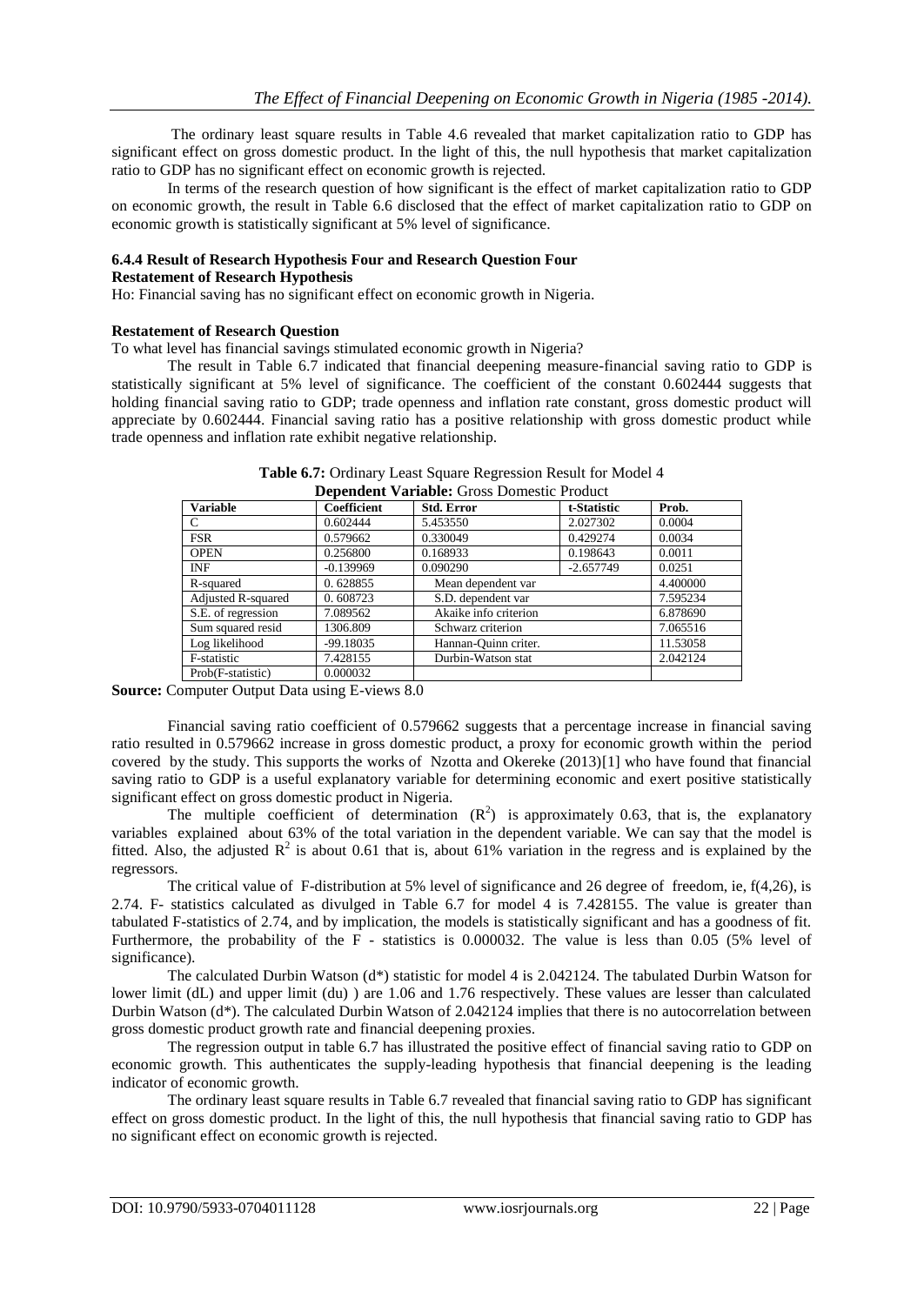In terms of the research question of to what level has financial saving ratio to GDP stimulated economic growth in Nigeria, the result in Table 6.7 inferred that financial saving ratio to GDP has influenced economic growth by 54%.

# **6.5 A Priori Expectation for the Various Models**

As stated earlier in section five, the result or parameter estimates of the models will be interpreted on the basis of the supposed signs of the parameters as established by the theory on which this research work is based.

| <b>Dependent Variable:</b> Gross Domestic Product |                       |                       |                |  |  |  |
|---------------------------------------------------|-----------------------|-----------------------|----------------|--|--|--|
| <b>Independent Variables</b>                      | <b>Expected Signs</b> | <b>Observed Signs</b> | <b>Remarks</b> |  |  |  |
| Money supply ratio to GDP                         |                       |                       | Conformed      |  |  |  |
| Trade openness                                    |                       |                       | Conformed      |  |  |  |
| Inflation rate                                    | -                     |                       | Conformed      |  |  |  |

| <b>Table 6.8:</b> A Priori Expectation for model 1 |
|----------------------------------------------------|
| <b>Dependent Variable:</b> Gross Domestic Product  |

**Source:** Ordinary Least Square Regression Result in Table 6.4

|  | Table 6.9: A Priori Expectation for model 2      |
|--|--------------------------------------------------|
|  | 1000 000 Janet Vantaklas Cusas Damsatis Dus Just |

|                                                | <b>Dependent variable:</b> Gross Domestic Floudel |                |  |  |  |  |  |
|------------------------------------------------|---------------------------------------------------|----------------|--|--|--|--|--|
| <b>Expected Signs</b><br><b>Observed Signs</b> |                                                   | <b>Remarks</b> |  |  |  |  |  |
|                                                |                                                   | Conformed      |  |  |  |  |  |
|                                                |                                                   | Conformed      |  |  |  |  |  |
|                                                |                                                   | Conformed      |  |  |  |  |  |
|                                                |                                                   |                |  |  |  |  |  |

**Source:** Ordinary Least Square Regression Result in Table 6.5

| Table 6.10: A Priori Expectation for model 3      |
|---------------------------------------------------|
| <b>Dependent Variable:</b> Gross Domestic Product |

| <b>Independent Variables</b>       | <b>Expected Signs</b> | <b>Observed Signs</b> | <b>Remarks</b> |
|------------------------------------|-----------------------|-----------------------|----------------|
| Market capitalization ratio to GDP |                       |                       | Conformed      |
| Trade openness                     |                       |                       | Conformed      |
| Inflation rate                     | -                     |                       | Conformed      |

**Source:** Ordinary Least Square Regression Result in Table 6.6

| Table 6.11: A Priori Expectation for model 4      |
|---------------------------------------------------|
| <b>Dependent Variable:</b> Gross Domestic Product |

| <b>Independent Variables</b>  | <b>Expected Signs</b> | <b>Observed Signs</b> | <b>Remarks</b> |  |
|-------------------------------|-----------------------|-----------------------|----------------|--|
| Financial saving ratio to GDP |                       |                       | Conformed      |  |
| Trade openness                |                       |                       | Conformed      |  |
| Inflation rate                |                       |                       | Conformed      |  |

**Source:** Ordinary Least Square Regression Result in Table 6.7

The results of the regression based on the ordinary least square approach are presented in Tables 6.4, 6.5, 6.7 and 6.8. The results were used to check the conformity of our prior expectation. In terms of a priori expectations, for model one, two, three and four there is a positive relationship between financial deepening and economic growth. The financial deepening variables, money supply ratio to GDP, Private sector credit ratio to GDP, market capitalization ratio to GDP and Financial saving to GDP was found to have conformed to our a priori expectation. The supply leading hypothesis contends that savings accumulation, transfer of resources to growth inducing sectors and expanding of liquidity promote economic growth.

The control variable trade openness has positive impact on economic growth. According to DeGregorio & Guidotti (1995)[42], higher productivity leads to higher volume of investment which promote economic growth. Inflation rate was also seen to have negative significant impact on economic growth. This conformed with our a priori expectation.

#### **6.6 Discussion of Findings**

This study examined the effect of financial deepening on economic growth in Nigeria from 1985 -2014. Following a detailed time series analysis the findings revealed a plausible result on economic growth in Nigeria. Money supply ratio to GDP had a positive and significant effect on economic growth. This implies that a high money supply deepen the financial sector which promote economic growth. Money supply can create economic stimulus resulting to corporate earnings and effective supply of money to the best investments, will in turn lead to increased productivity and potentially faster economic growth. This was consistent with the findings of Nzotta et al (2009)[1].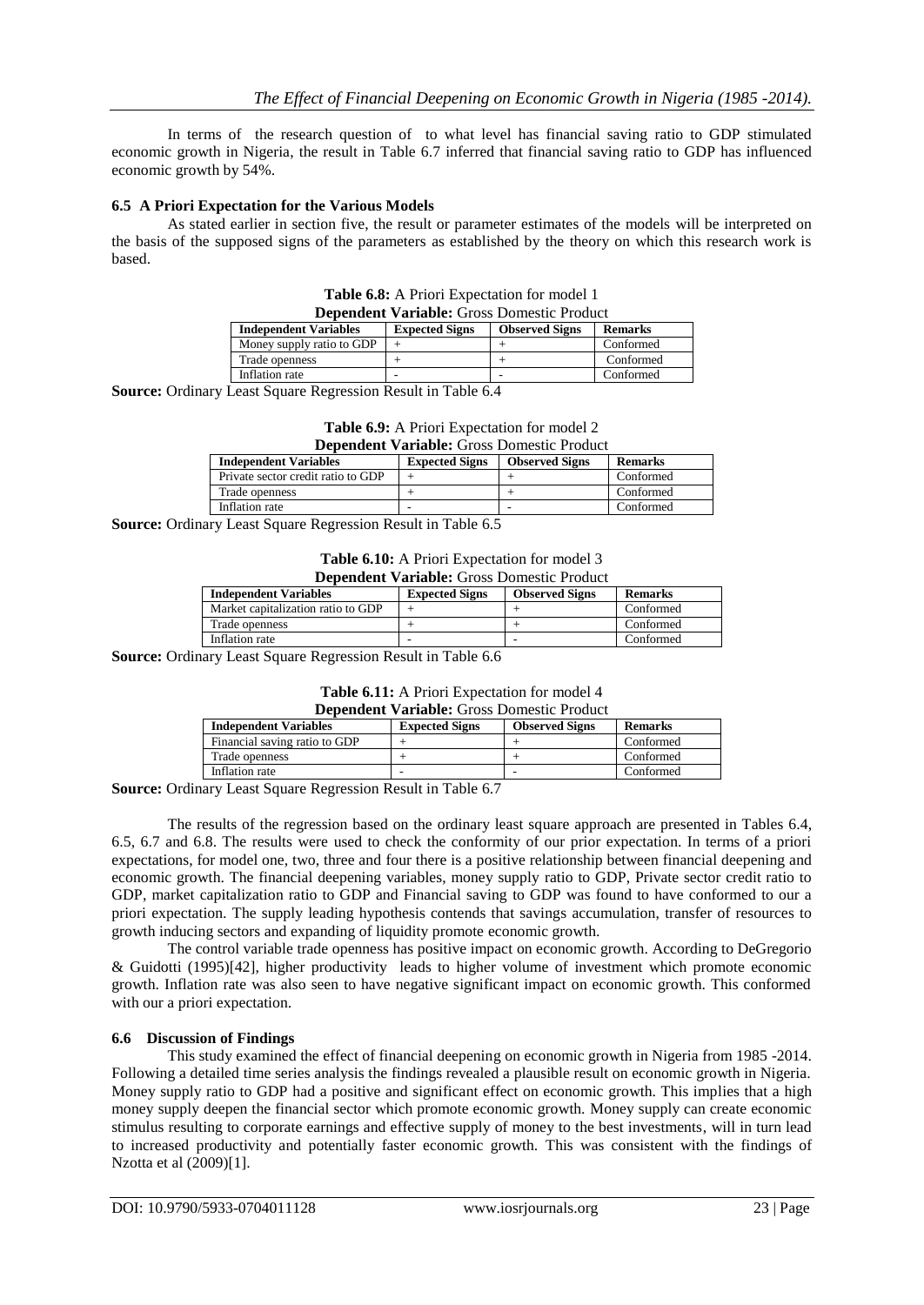From the result, financial saving ratio to GDP had a positive significant effect on economic growth. This implies that financial liberalization is likely to lead to an increase in interest rates which would, in turn, increase the rate of saving as people will now be encouraged to save in banks. With increased financial savings, banks are more likely to increase their supply of loan-able funds. Effective allocation of savings to the best investment will lead to increased productivity and potentially faster economic growth. This support the findings of Nzotta and Okereke (2009)[1].

The control variable Trade openness was also found to exert a positive effect on economic growth. Economies that are open are generally in a better position to adopt new technologies and new ideas from the rest of the world. In addition, they are likely to have a greater division of labour and production processes that are more consistent with their comparative advantages, which enable them to grow faster. Trade lets an economy make better use of its resources, by allowing imports of goods and services at a lower cost than they could be produced at home. Increase in trade openness will provide developing countries like Nigeria with access to investment and intermediate goods that are vital to its development processes. This was consistent with the findings of Adu et al (2013)[35]. Meanwhile inflation rate which is used as a control variable and other growth determinant in the regression indicate a negative effect on economic growth. Inflation uncertainty reduces efficiency by discouraging long-term contracts and increasing relative price variability. A high and unpredictable rate of inflation generally results in poor performance of businesses and households. This conform with the findings of Nzotta and Okereke (2009)[1] and Adu et al (2013)[35].

#### **VII. Conclusion**

The finance-growth nexus has captured the interest of development practitioners, finance experts and researchers as well as policy makers in recent times given the turbulent experiences of the financial world and its accompanying consequences.

This study examined financial deepening (stock based, bank based) and economic growth in Nigeria from 1985 to 2014 using ordinary least square approach. The specific objectives were to estimate the impact of financial deepening measures on economic growth in Nigeria. In the process of doing this, the hypotheses that financial deepening promotes economic growth in Nigeria were validated.

This study, in line with the theoretical literature, revealed a positive influence of financial deepening as measured by money supply ratio to GDP, private sector credit ratio to GDP, market capitalization ratio to GDP and financial savings ratio to GDP on economic growth of Nigeria. In the light of the above and the debate over the finance-growth nexus, the findings of this study should not be viewed as conclusive empirical evidence, but rather an additional motivation for further research in the area with regards to the use of indicators of financial deepening.

#### **VIII. Recommendations**

Taking cognizance of the findings from the study, the following recommendations are proposed.

- \* The study recommends that policy makers should design policies which will promote the bank and capital markets, remove the obstacles that impede their growth and strengthen the healthy and competitiveness of the banking system.
- Evidence suggests stock market liquidity encourages economic growth, therefore this study recommends that policy makers should consider reducing impediments to liquidity in the stock market. Easing restrictions on international capital and entry into the market to ensure that more companies are listed.
- The study recommends that policy makers should regularly address reported cases of abuse and other sharp practices by bank officials and stock market participants as there is need to ensure confidence in the bank and stock market so as to enhance growth.

#### **References**

#### **Journal Papers**

- [1]. Nzotta, S.M. & Okereke, E.J. (2009). Financial Deepening and Economic Development in Nigeria: An Empirical Investigation African Journal of Accounting, Economics, Finance and Banking Research, 5(5), 52-66.[1]
- [2]. Arestis, A., Demetriades, P. & Luintel, K. (2001). Financial Development and Economic Growth: The Role of Stock Markets, Journal of Money, Credit and Banking, 33(1), 16 - 41.[2]
- [3]. Okoli M N(2010) Evaluating the Nexus between Financial Deepening and Stock Market in Nigeria. European Scientific Journal Vol. 4 No, 2 [3]
- [4]. Neusser, K., & Kugler, M. (1998). Manufacturing growth and financial development: Evidence from OECD countries. Review of Economics and Statistics, 80(4), 638 - 646. [4]
- [5]. Patrick, H. T., (1966). Financial Development and Economic Growth in Underdeveloped Countries, Economic Development and Cultural Change, 14, 174-189.[5]
- [6]. Ireland, P. N. (1994). Money and Growth: An Alternative Approach. American Economic Review, March, 47-65.[6]
- [7]. Odhiambho, N. M (2004) Financial Development and Economic Growth in South Africa. Department of Economics, University of Fort Hare, South Africa.[7]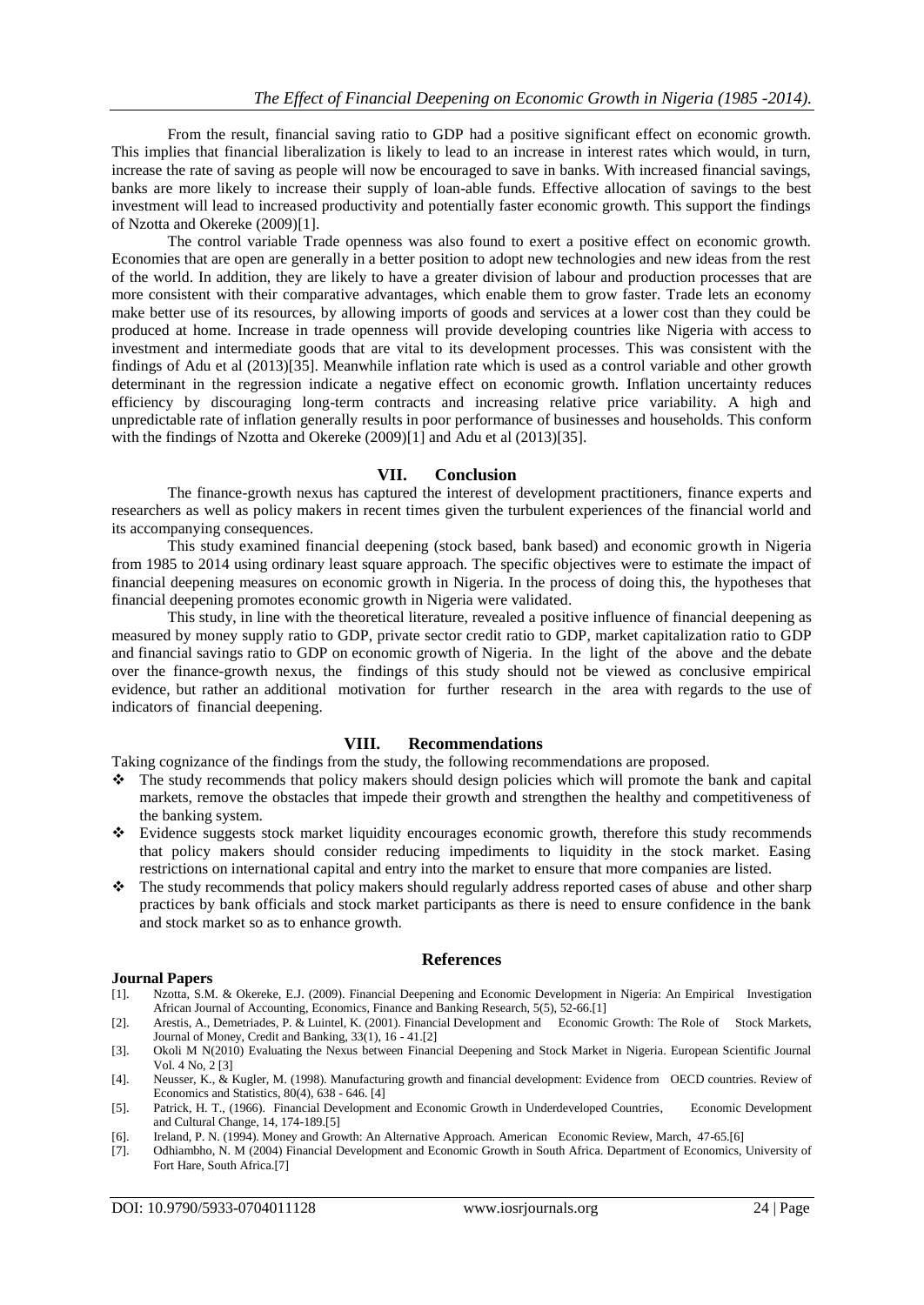- [8]. Wadud, M. A. (2005). Financial Development and Economic Growth: A Cointegration and ECM Approach for South Asian Countries, Paper presented at International Conference of the Asian Law and Economics Association at Seoul National University, South Korea on 24-25 June, 2005.[8]
- [9]. Ndebbio, J.E. (2004). Financial deepening , economic growth and development: Evidence from selected Sub-Saharan African countries. African Economic Research Consortium, Nairobi. Research Paper 142, August.[9]
- [10]. Agu, C. C., & Chukwu, O. J. (2008). Toda and Yamamoto causality tests between bank-based financial deepening and economic growth in Nigeria. European Journal of Social Sciences, 7(2), 189-198.[10]
- [11]. Victor, O.and Samuel, E. (2014). An Empirical Assessment of Financial Deepening and Economic Growth in Nigeria. International Review of Management and Business Research, 3(1), 139 - 149. [11]
- [12]. Huizinga (2000) Finance and the Sources of Growth [12]
- [13]. Osho, A. E. (2014). The Role of Stock Market in Nigeria's Economic Development, International Journal of Scientific and Research Publication,4(4), 1-7.[13]
- [14]. Bashiru I. (2013). Financial Deepening and Economic Growth: Evidence from Ghana. University of Cape Coast, M. Sc Thesis Submitted to the Department of Economic, University of Cape Coast, and Ghana.<sup>[14]</sup>
- [15]. Levine, R. (2002). Bank-Based or Market-based Financial Systems: which is Better? Journal of Financial International, 11(4), 398- 428.[15]
- [16]. Jalilian H.and Kirkpatrick C. (2005) Does Financial Development Contribute to Poverty Reduction. The Journal of Develoment Studies Volume 41, Iissue 4, 2005[16]
- [17]. Sahoo, S. (2013). Financial Structures and Economic Development in India: An Empirical Evaluation, RBI Working Paper No.02, Department of Economic and Policy Research, Reserve Bank of India, Mumbai [17]
- [18]. Waqabaca, C. (2004). Financial development and economic growth in Fiji. Working Paper 2004/03. Economics Department Reserve Bank of Fiji.[18]
- [19]. Azege, M. (2004). The Impact of Financial Intermediation on Economic Growth:The Nigerian Perspective, in Central Bank of Nigeria bullion publication (2009).[19]
- [20]. Sulaiman, L.A., Oke, M.O. & Azeez, B.A. (2012). Effect of Financial Liberalization on Economic Growth of Developing Countries: The Nigerian Experience International Journal of Economics and Management Sciences, 1(12), 16-28.[20]
- [21]. Ardic, O. P. and Damar, H. E. (2006). Financial Sector Deepening and Economic Growth: Evidence From Turkey www.google.com.ng.[21]
- [22]. Guryay,E., Safakli, O. V. and Tuzel, B. (2007). Financial Development and Economic Growth: Evidence from Northern Cyprus, International Research Journal of Finance and Economics, Issue 8.[22]
- [23]. King, R. G., and Levine, R. (1993a). Finance and growth: Schumpeter might be right. Quarterly Journal of Economics, 108, 713– 737.[23]
- [24]. Nguena, C. L., and Abimbola, T. (2013). Financial Deepening Dynamics and Implication for Financial Policy Coordination in a Monetary Union: the case of WAEMU. African Economic Conference 2013 Regional Integration. Johannesburg, South Africa.[24]
- [25]. Jalil, A., Wahid A. N., & Shahbaz, M. (2010). Financial Deepening and Growth: A Positive, Monotonic Relationship? Empirical Evidences from South Africa. Retrieved fro[m http://mpra.ub.uni-muenchen.de/27668/.](http://mpra.ub.uni-muenchen.de/27668/) [25]
- [26]. Onuonga, M. S.(2014). Financial Development and Economic Growth in Kenya: An Empirical Analysis 1980-2011. International Journal of Economics and Finance; Vol. 6, No 7. [26]
- [27]. Nwogwugwu. I C (2008). Stock Market Development and Economic Growth in Nigeria: The Causal Linkage. Nigerian Journal of Securities and Finance. 13 (1), 115-128. [27]
- [28]. World Bank. (2010). World development indicators on online (WDI) database, Washington, DC: World Bank Retrieved September 2010, http://www.worldbank.org.[28]
- [29]. Antwi, S., Mills, E. F. A., & Zhao, X. (2013). Impact of Macroeconomic Factors on Economic Growth in Ghana: A Cointegration Analysis. International Journal of Academic Research in Accounting, Finance and Management Sciences, 3(1), 35- 45.[29]
- [30]. Kanu, S. I. and Ozurumba, B. A. (2013). Migrant's Remittanges and Economic Growth In sub Saharan Africa: Evidence from Nigeria, Ghana and South Africa. Interdisciplinary Journal of Contemporary Research in Business,4(10) 534-550.[30]
- [31]. Fisher, S. (2001). The Importance of Financial Markets in Economic Growth: Memo, The Brazilian Mercantile and Futures Exchange, Citigroup, Campos do Jordao, Brazil [31]
- [32]. Ghani, (2002) Openness and Economic Growth in Pakistan. The Pakistan Development Review. 42:4 Part 11(Winter 2002) pp. 795-807[32]
- [33]. Fatima A. M (2004) Does Financial Development Cause Economic Growth? An Empirical Investigation Drawing On The Moroccan Experience. www.researchgate.net[33]
- [34]. Ang, J.B and Mckibbin W (2007) Financial Liberalization, Financial Sector Development And Growth; Evidence from Malaysia. Journal Of Development Economics, Vol 84 issue 1 pp215-233[34]
- [35]. Adu, Marbuah and Mensah (2013) Financial development and Economic Growth in Ghana: Does the measure of financial development matter, The Journal of Development Finance, 3 192-203 [35]
- [36]. Luqman S. (2014) Financial Deepening and Economic Growth in Pakistan: An application of Cointegration and VECM Approach. Interdisciplinary Journal of Contemporary Research in Business. Vol 5, No 12 April 2014[36]
- [37]. Shittu, A. I. (2012). Financial Intermediation and Economic Growth in Nigeria, British Journal of Arts and Social Sciences, 4 (2).[37]
- [38]. Sulaiman L.and AzzezB. (2012) The Effect of External Debt on Economic Growth of Nigeria. Journal of Economies and Sustainable Development[. www.iiste.org](http://www.iiste.org/) 3(8) [38]
- [39]. Onwumere, Ibe, Ozoh and Mounanu (2012) The Impact Of Financial Deepening On Economic Growth: Evidence From Nigeria. Research Journal Of Finance And Accounting, Vol 3. No 10[39]
- [40]. De Gregorio, J., and Guidotti,P. E.(1995). Financial Development and Economic Growth. World Development, 23, 433–448. [42]
- **Books**<br>[41] Gujarati N., Porte C and Gunasekar S. (2012). Basic Econometrics (5<sup>th</sup> Edition ed.). New York:Tata McGraw-Hill [40]
- [42] MacKinnon, J.G. (1999). Critical Values for Cointegration Tests. In R.F. Engle and C.W.J. Granger (eds.). Long-Run Economic Relationships: Readings in Cointegration. Oxford: Oxford University Press.[41]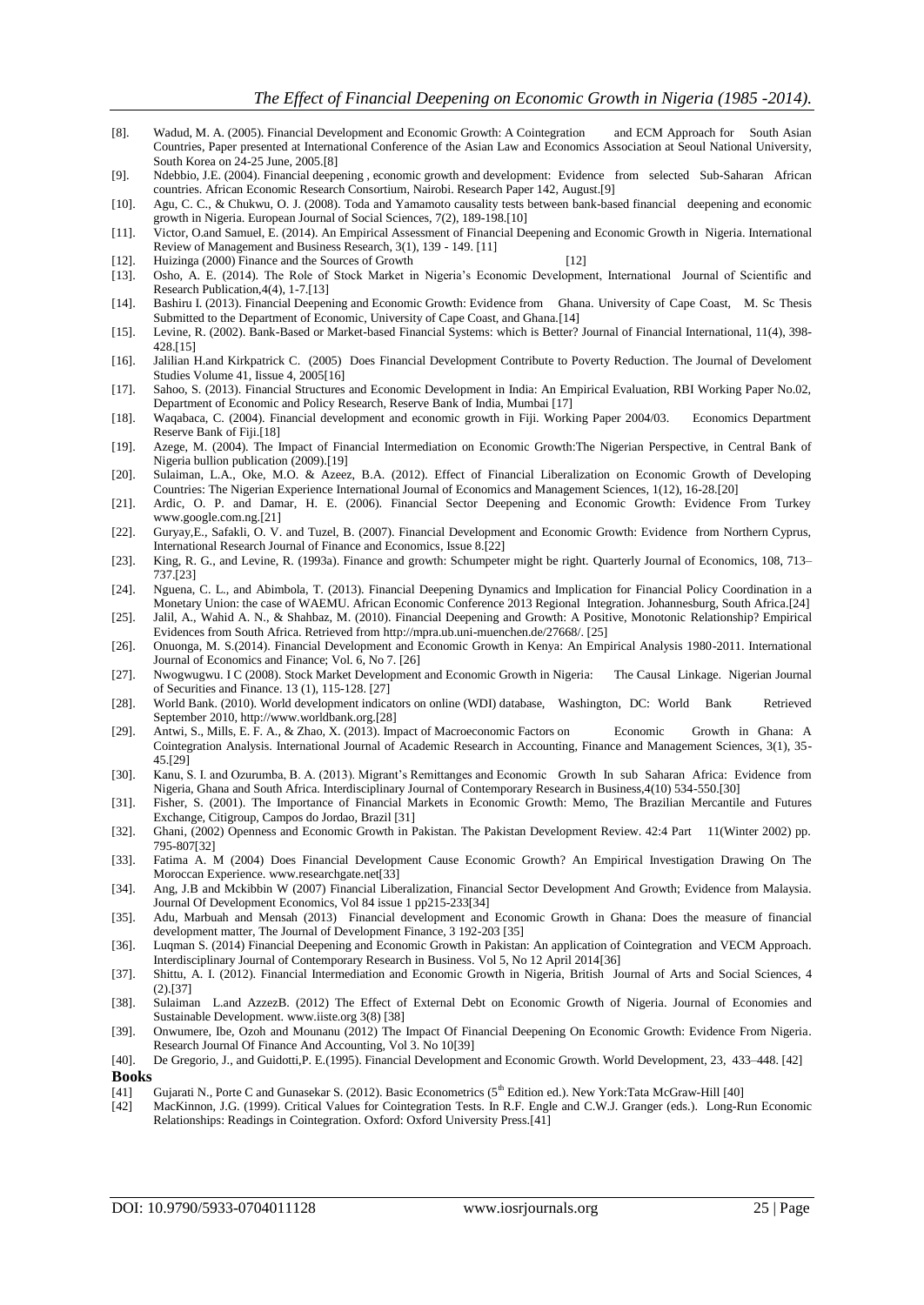| Appendix 1 |
|------------|
|------------|

Financial Deepening And Economic Growth Indicators (1985 -2014)

| <b>YEAR</b> | <b>GDP</b><br>at | Money      | Financial Deepening And Economic Growth Indicators (1985 -2014)<br><b>Private Sector</b> | <b>Market</b>  | <b>Financial</b>    | <b>Inflation</b> | <b>Trade</b>    |
|-------------|------------------|------------|------------------------------------------------------------------------------------------|----------------|---------------------|------------------|-----------------|
|             | Growth           | Supply as  | Credit as a                                                                              | Capitalization | Savings as a        | (%)              | <b>Openness</b> |
|             | Rate             | a Ratio of | <b>Ration of GDP</b>                                                                     | as a Ratio of  | <b>Ratio of GDP</b> |                  | (%)             |
|             | (%)              | GDP $(\%)$ | (9/6)                                                                                    | GDP(%)         | (%)                 |                  |                 |
| 1985        | $-7.8$           | 16.6       | 9.7                                                                                      | 4.90           | 9.30                | 1.00             | 13.97           |
| 1986        | $-8.8$           | 17.7       | 11.3                                                                                     | 5.05           | 10.35               | 13.7             | 11.07           |
| 1987        | $-10.8$          | 14.3       | 10.9                                                                                     | 4.5            | 9.67                | 9.7              | 24.96           |
| 1988        | 7.5              | 14.6       | 10.4                                                                                     | 3.80           | 8.83                | 61.2             | 19.98           |
| 1989        | 6.5              | 12.0       | 8.0                                                                                      | 3.35           | 6.23                | 44.7             | 23.22           |
| 1990        | 12.8             | 11.2       | 7.1                                                                                      | 4.96           | 6.27                | 3.6              | 47.35           |
| 1991        | 0.6              | 13.8       | 7.6                                                                                      | 4.23           | 6.92                | 23               | 38.67           |
| 1992        | 0.4              | 12.7       | 6.6                                                                                      | 3.56           | 6.30                | 48.8             | 39.85           |
| 1993        | 2.1              | 15.2       | 11.7                                                                                     | 4.36           | 7.80                | 61.3             | 35.28           |
| 1994        | 0.9              | 16.5       | 10.2                                                                                     | 4.74           | 7.93                | 76.8             | 26.35           |
| 1995        | $-0.3$           | 9.9        | 6.2                                                                                      | 6.20           | 3.73                | 51.6             | 58.67           |
| 1996        | 5.0              | 8.6        | 5.9                                                                                      | 7.09           | 3.34                | 14.3             | 46.43           |
| 1997        | 2.8              | 9.9        | 7.5                                                                                      | 6.73           | 4.24                | 10.2             | 49.83           |
| 1998        | 2.7              | 12.2       | 8.8                                                                                      | 6.58           | 5.01                | 11.9             | 39.84           |
| 1999        | 0.5              | 13.4       | 9.2                                                                                      | 6.41           | 5.93                | 0.2              | 43.84           |
| 2000        | 5.3              | 13.1       | 7.9                                                                                      | 7.03           | 5.74                | 14.5             | 43.65           |
| 2001        | 4.4              | 18.4       | 11.1                                                                                     | 9.61           | 7.08                | 16.5             | 46.79           |
| 2002        | 3.8              | 19.3       | 11.9                                                                                     | 9.81           | 7.60                | 12.2             | 41.78           |
| 2003        | 10.4             | 19.7       | 11.1                                                                                     | 13.71          | 6.61                | 23.8             | 52.13           |
| 2004        | 33.7             | 18.7       | 12.5                                                                                     | 18.51          | 6.99                | 10               | 57.75           |
| 2005        | 3.4              | 18.1       | 12.6                                                                                     | 19.85          | 9.01                | 11.6             | 68.77           |
| 2006        | 8.2              | 20.5       | 12.3                                                                                     | 27.58          | 9.37                | 8.5              | 56.20           |
| 2007        | 6.8              | 24.8       | 17.8                                                                                     | 63.81          | 13.04               | 6.6              | 59.16           |
| 2008        | 6.3              | 33.0       | 28.5                                                                                     | 39.36          | 16.95               | 15.1             | 63.19           |
| 2009        | 6.9              | 38.0       | 36.7                                                                                     | 28.36          | 23.25               | 13.9             | 54.52           |
| 2010        | 7.8              | 20.4       | 18.7                                                                                     | 18.30          | 10.98               | 18.8             | 35.65           |
| 2011        | 4.9              | 19.2       | 16.9                                                                                     | 16.24          | 10.33               | 10.3             | 39.61           |
| 2012        | 4.3              | 19.5       | 20.6                                                                                     | 20.79          | 11.33               | 12.0             | 33.46           |
| 2013        | 5.4              | 18.9       | 19.7                                                                                     | 23.78          | 10.79               | 8.0              | 29.48           |
| 2014        | 6.3              | 19.9       | 19.2                                                                                     | 18.95          | 13.49               | 8.0              | 20.75           |

**Source:** Compiled from data obtained from Central Bank of Nigeria Statistical Bulletin 2014

# **Appendix 2**

Regression Results Model One

| Dependent Variable: GDP           |             |                       |             |           |  |  |
|-----------------------------------|-------------|-----------------------|-------------|-----------|--|--|
| Method: Least Squares             |             |                       |             |           |  |  |
| Date: 05/22/16 Time: 20:25        |             |                       |             |           |  |  |
| Sample: 1985 2014                 |             |                       |             |           |  |  |
| Included observations: 30         |             |                       |             |           |  |  |
|                                   |             |                       |             |           |  |  |
| Variable                          | Coefficient | Std. Error            | t-Statistic | Prob.     |  |  |
|                                   |             |                       |             |           |  |  |
| C                                 | 0.692466    | 5.016117              | 3.522086    | 0.0020    |  |  |
| M <sub>2</sub>                    | 0.488774    | 0.120110              | 2.593458    | 0.0030    |  |  |
| <b>OPEN</b>                       | 0.231227    | 0.092568              | 3.281378    | 0.0002    |  |  |
| <b>INF</b>                        | $-0.111253$ | 0.068367              | $-1.253573$ | 0.0410    |  |  |
|                                   |             |                       |             |           |  |  |
| R-squared                         | 0.534116    | Mean dependent var    |             | 4.400000  |  |  |
| <b>Adjusted R-squared</b>         | 0.503647    | S.D. dependent var    |             | 7.595234  |  |  |
| S.E. of regression<br>7.067605    |             | Akaike info criterion |             | 6.872486  |  |  |
| Sum squared resid<br>$7.30E + 09$ |             | Schwarz criterion     |             | 7.059312  |  |  |
| Log likelihood<br>-99.08729       |             | Hannan-Ouinn criter.  |             | 10.503160 |  |  |
| F-statistic                       | 10.14186    | Durbin-Watson stat    |             | 2.063649  |  |  |
| Prob(F-statistic)                 |             |                       |             |           |  |  |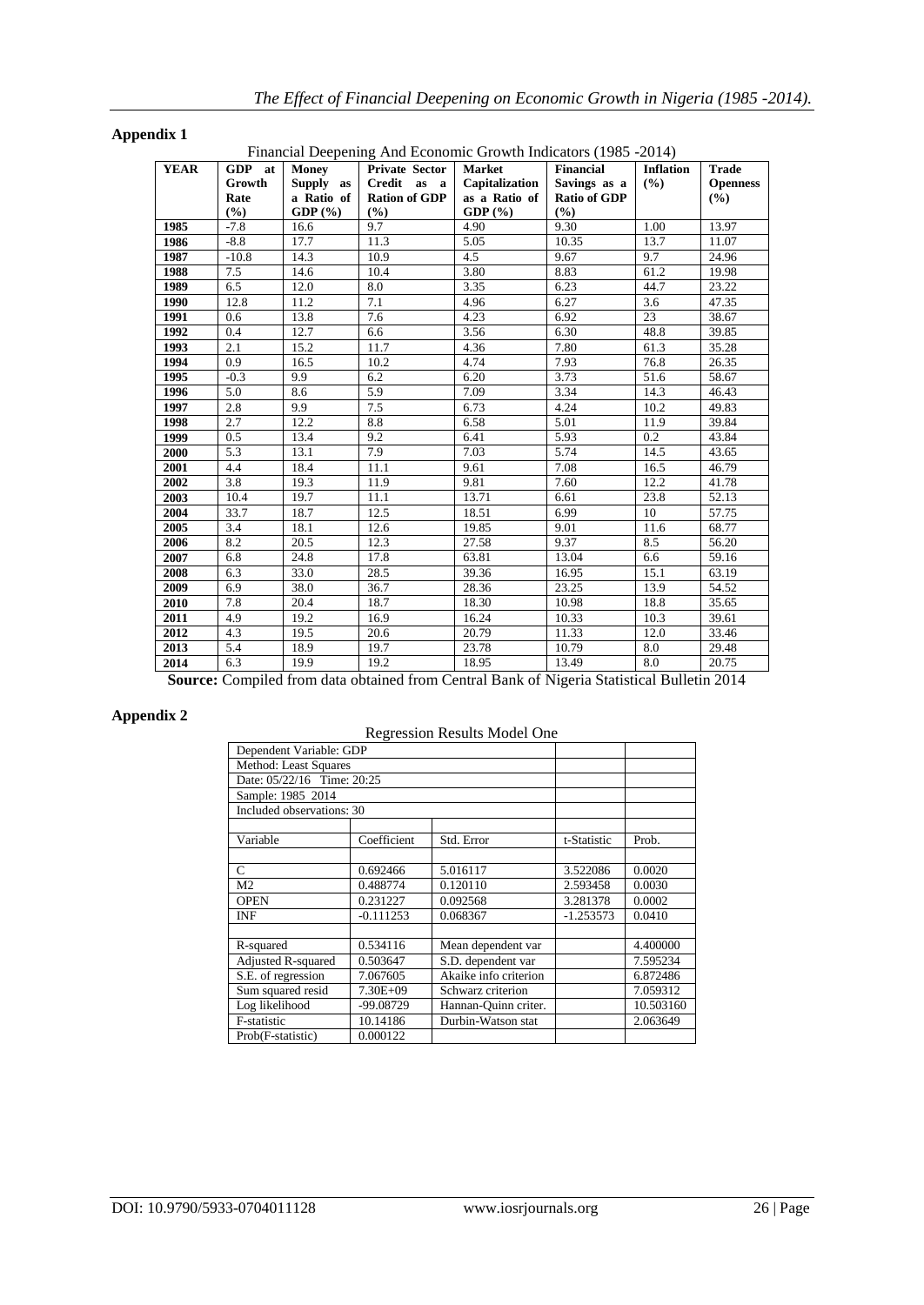# **Model Two**

| Dependent Variable: GDP    |             |                       |             |          |
|----------------------------|-------------|-----------------------|-------------|----------|
| Method: Least Squares      |             |                       |             |          |
| Date: 05/22/16 Time: 20:25 |             |                       |             |          |
| Sample: 1985 2014          |             |                       |             |          |
| Included observations: 30  |             |                       |             |          |
|                            |             |                       |             |          |
| Variable                   | Coefficient | Std. Error            | t-Statistic | Prob.    |
|                            |             |                       |             |          |
| C                          | 0.671063    | 4.979631              | 2.562036    | 0.0041   |
| <b>PSCR</b>                | 0.613361    | 0.197729              | 1.531915    | 0.0010   |
| <b>OPEN</b>                | 0.330201    | 0.068700              | 2.205688    | 0.0022   |
| INF                        | $-0.191213$ | 0.090560              | $-2.580891$ | 0.0310   |
|                            |             |                       |             |          |
| R-squared                  | 0.554216    | Mean dependent var    |             | 4.400000 |
| <b>Adjusted R-squared</b>  | 0.523347    | S.D. dependent var    |             | 7.595234 |
| S.E. of regression         | 7.051416    | Akaike info criterion |             | 6.867900 |
| Sum squared resid          | 1292.784    | Schwarz criterion     |             | 7.054726 |
| Log likelihood             | $-99.01849$ | Hannan-Ouinn criter.  |             | 9.463370 |
| F-statistic                | 8.548519    | Durbin-Watson stat    |             | 2.079460 |
| Prob(F-statistic)          | 0.000232    |                       |             |          |

# **Model Three**

| Dependent Variable: GDP       |             |                       |                      |          |
|-------------------------------|-------------|-----------------------|----------------------|----------|
| Method: Least Squares         |             |                       |                      |          |
| Date: 05/22/16 Time: 20:25    |             |                       |                      |          |
| Sample: 1985 2014             |             |                       |                      |          |
| Included observations: 30     |             |                       |                      |          |
|                               |             |                       |                      |          |
| Variable                      | Coefficient | Std. Error            | t-Statistic          | Prob.    |
|                               |             |                       |                      |          |
| $\mathsf{C}$                  | 5.634670    | 4.374939              | 2.287942             | 0.0021   |
| <b>MCR</b>                    | 0.650221    | 0.318359              | 0.551047<br>0.252557 | 0.0011   |
| <b>OPEN</b>                   | 0.215296    | 0.170198              |                      | 0.0313   |
| <b>INF</b>                    | $-0.217729$ | 0.070295              | $-2.146639$          | 0.0030   |
|                               |             |                       |                      |          |
| R-squared                     | 0.727847    | Mean dependent var    |                      | 4.400000 |
| Adjusted R-squared            | 0.638752    | S.D. dependent var    |                      | 7.595234 |
| S.E. of regression            | 7.048638    | Akaike info criterion |                      | 6.867112 |
| Sum squared resid             | 1291.766    |                       | Schwarz criterion    |          |
| Log likelihood                | $-99.00667$ | Hannan-Quinn criter.  |                      | 11.53058 |
| F-statistic                   | 7.557361    | Durbin-Watson stat    |                      | 1.952165 |
| Prob(F-statistic)<br>0.000425 |             |                       |                      |          |
|                               |             |                       |                      |          |

# **Model Four**

| Dependent Variable: GDP    |             |                       |             |          |
|----------------------------|-------------|-----------------------|-------------|----------|
| Method: Least Squares      |             |                       |             |          |
| Date: 05/22/16 Time: 20:26 |             |                       |             |          |
| Sample: 1985 2014          |             |                       |             |          |
| Included observations: 30  |             |                       |             |          |
|                            |             |                       |             |          |
| Variable                   | Coefficient | Std. Error            | t-Statistic | Prob.    |
|                            |             |                       |             |          |
| $\mathsf{C}$               | 5.602444    | 5.453550              | 2.027302    | 0.0004   |
| <b>FSR</b>                 | 0.579662    | 0.330049              | 0.429274    | 0.0034   |
| <b>OPEN</b>                | 0.256800    | 0.168933              | 0.198643    | 0.0011   |
| <b>INF</b>                 | $-0.139969$ | 0.090290              | $-2.657749$ | 0.0251   |
|                            |             |                       |             |          |
| R-squared                  | 0.628855    | Mean dependent var    |             | 4.400000 |
| Adjusted R-squared         | 0.608723    | S.D. dependent var    |             | 7.595234 |
| S.E. of regression         | 7.089562    | Akaike info criterion |             | 6.878690 |
| Sum squared resid          | 1306.809    | Schwarz criterion     |             | 7.065516 |
| Log likelihood             | -99.18035   | Hannan-Ouinn criter.  |             | 11.53058 |
| F-statistic                | 7.428155    | Durbin-Watson stat    |             | 2.042124 |
| Prob(F-statistic)          | 0.000032    |                       |             |          |